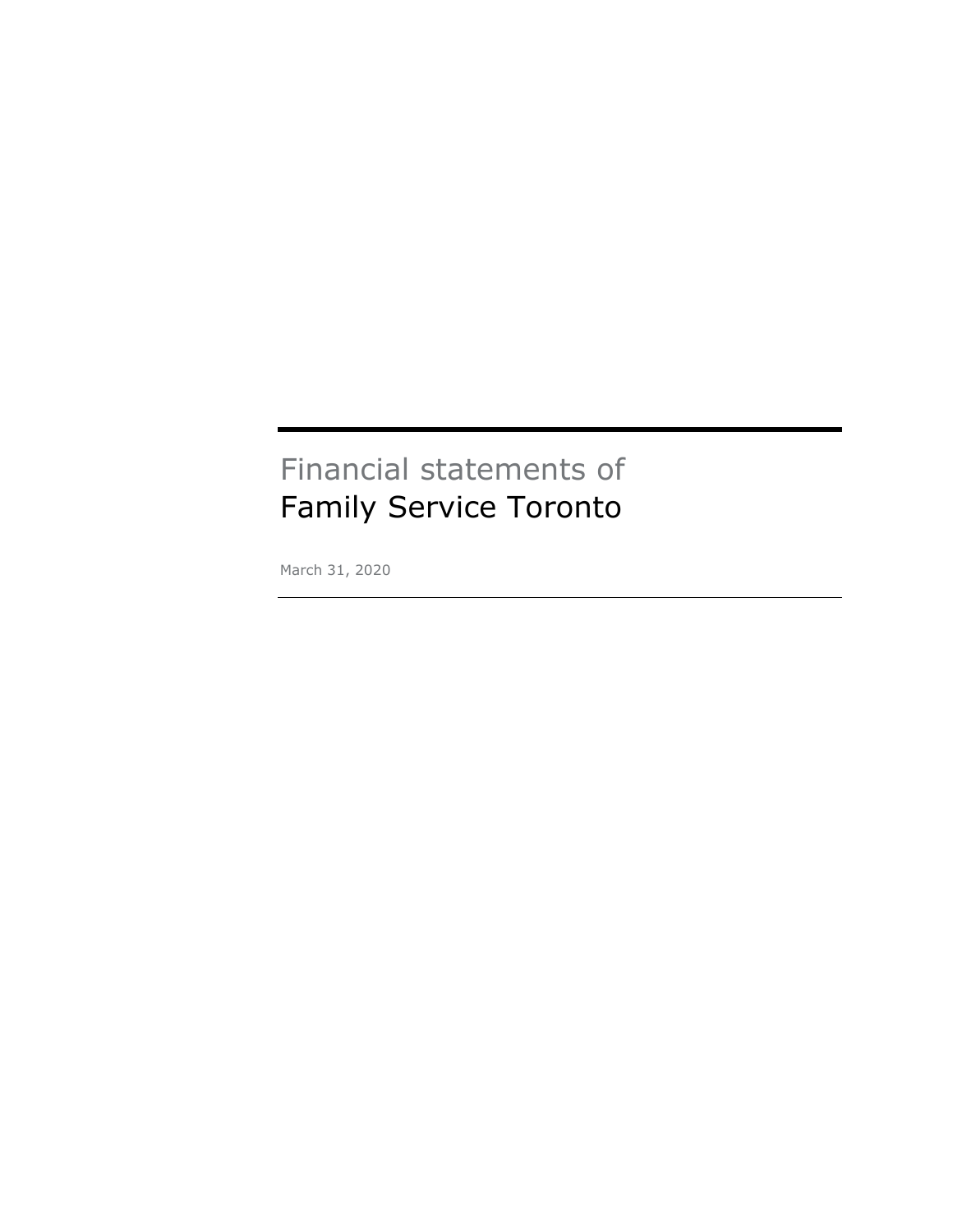| Independent Auditor's Report          | $1 - 2$  |
|---------------------------------------|----------|
| Statement of financial position       | 3        |
| Statement of operations               | 4        |
| Statement of changes in fund balances | 5.       |
| Statement of cash flows               | 6        |
| Notes to the financial statements     | $7 - 23$ |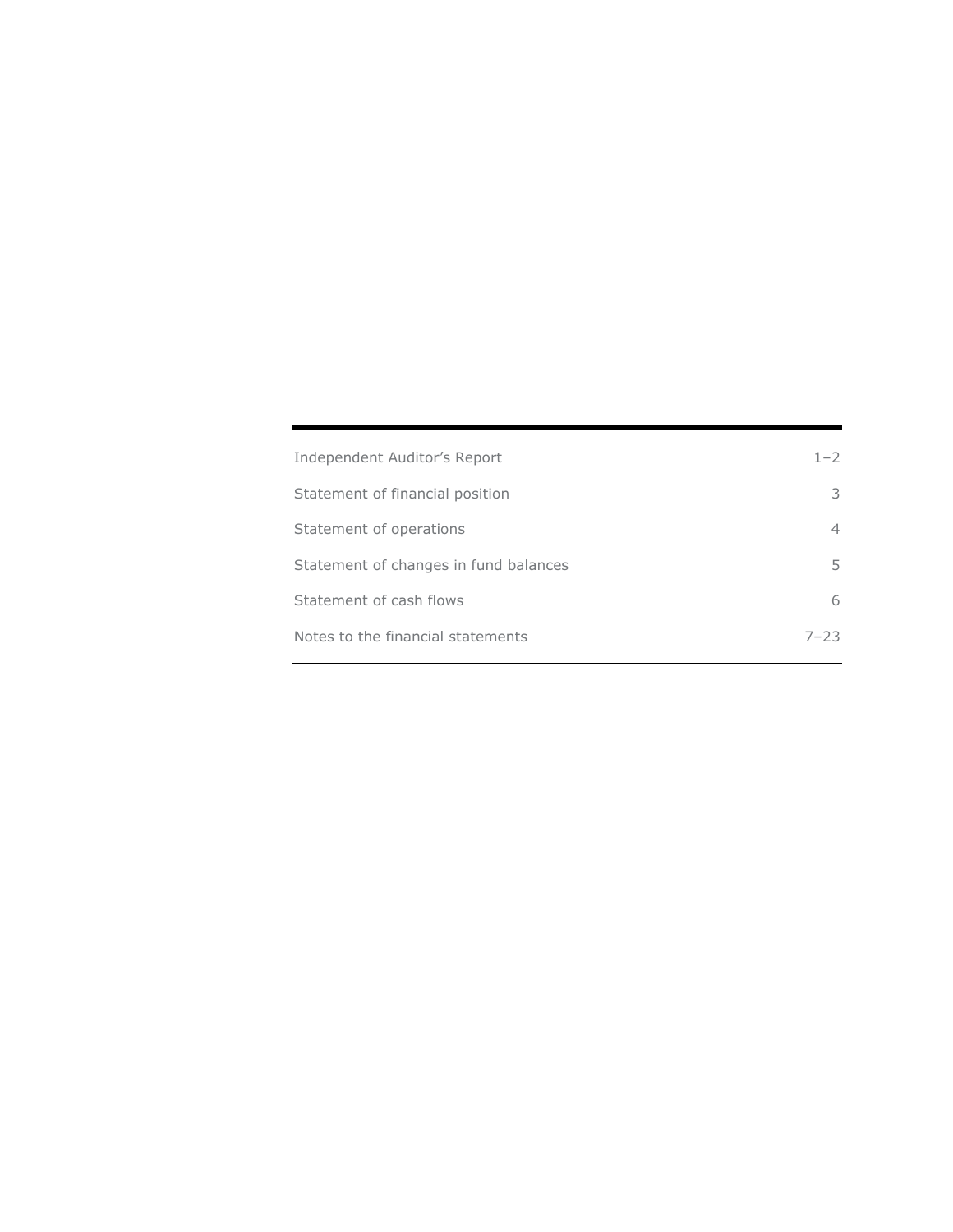# **Deloitte**.

Deloitte LLP 400 Applewood Crescent Suite 500 Vaughan ON L4K 0C3 Canada

Tel: 416-601-6150 Fax: 416-601-6151 www.deloitte.ca

# **Independent Auditor's Report**

To the Members of Family Service Toronto

# **Opinion**

We have audited the financial statements of Family Service Toronto ("FST"), which comprise the statement of financial position as at March 31, 2020, and the statements of operations, changes in fund balances and cash flows for the year then ended, and notes to the financial statements, including a summary of significant accounting policies (collectively referred to as the "financial statements").

In our opinion, the accompanying financial statements present fairly, in all material respects, the financial position of FST as at March 31, 2020, and the results of its operations and its cash flows for the year then ended in accordance with Canadian accounting standards for not-for-profit organizations.

# **Basis for Opinion**

We conducted our audit in accordance with Canadian generally accepted auditing standards ("Canadian GAAS"). Our responsibilities under those standards are further described in the *Auditor's Responsibilities for the Audit of the Financial Statements* section of our report. We are independent of FST in accordance with the ethical requirements that are relevant to our audit of the financial statements in Canada, and we have fulfilled our other ethical responsibilities in accordance with these requirements. We believe that the audit evidence we have obtained is sufficient and appropriate to provide a basis for our audit opinion.

# **Responsibilities of Management and those Charged with Governance for the Financial Statements**

Management is responsible for the preparation and fair presentation of the financial statements in accordance with Canadian accounting standards for not-for-profit organizations, and for such internal control as management determines is necessary to enable the preparation of financial statements that are free from material misstatement, whether due to fraud or error.

In preparing the financial statements, management is responsible for assessing FST's ability to continue as a going concern, disclosing, as applicable, matters related to going concern and using the going concern basis of accounting unless management either intends to liquidate FST or to cease operations, or has no realistic alternative but to do so.

Those charged with governance are responsible for overseeing FST's financial reporting process.

#### **Auditor's Responsibilities for the Audit of the Financial Statements**

Our objectives are to obtain reasonable assurance about whether the financial statements as a whole are free from material misstatement, whether due to fraud or error, and to issue an auditor's report that includes our opinion. Reasonable assurance is a high level of assurance, but is not a guarantee that an audit conducted in accordance with Canadian GAAS will always detect a material misstatement when it exists. Misstatements can arise from fraud or error and are considered material if, individually or in the aggregate, they could reasonably be expected to influence the economic decisions of users taken on the basis of these financial statements.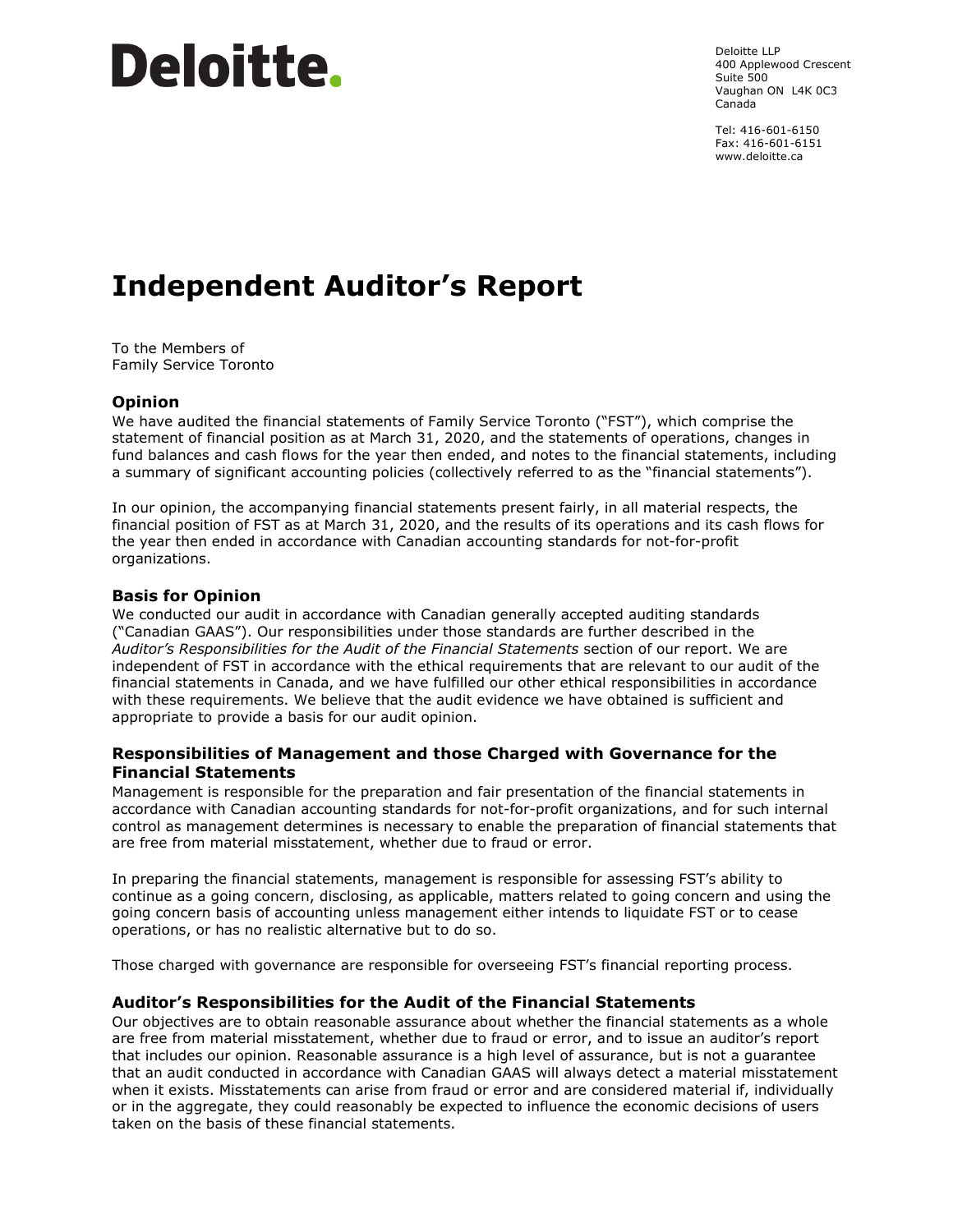As part of an audit in accordance with Canadian GAAS, we exercise professional judgment and maintain professional skepticism throughout the audit. We also:

- Identify and assess the risks of material misstatement of the financial statements, whether due to fraud or error, design and perform audit procedures responsive to those risks, and obtain audit evidence that is sufficient and appropriate to provide a basis for our opinion. The risk of not detecting a material misstatement resulting from fraud is higher than for one resulting from error, as fraud may involve collusion, forgery, intentional omissions, misrepresentations, or the override of internal control.
- Obtain an understanding of internal control relevant to the audit in order to design audit procedures that are appropriate in the circumstances, but not for the purpose of expressing an opinion on the effectiveness of FST's internal control.
- Evaluate the appropriateness of accounting policies used and the reasonableness of accounting estimates and related disclosures made by management.
- Conclude on the appropriateness of management's use of the going concern basis of accounting and, based on the audit evidence obtained, whether a material uncertainty exists related to events or conditions that may cast significant doubt on FST's ability to continue as a going concern. If we conclude that a material uncertainty exists, we are required to draw attention in our auditor's report to the related disclosures in the financial statements or, if such disclosures are inadequate, to modify our opinion. Our conclusions are based on the audit evidence obtained up to the date of our auditor's report. However, future events or conditions may cause FST to cease to continue as a going concern.
- Evaluate the overall presentation, structure and content of the financial statements, including the disclosures, and whether the financial statements represent the underlying transactions and events in a manner that achieves fair presentation.

We communicate with those charged with governance regarding, among other matters, the planned scope and timing of the audit and significant audit findings, including any significant deficiencies in internal control that we identify during our audit.

eloitte LLP

Chartered Professional Accountants Licensed Public Accountants September 17, 2020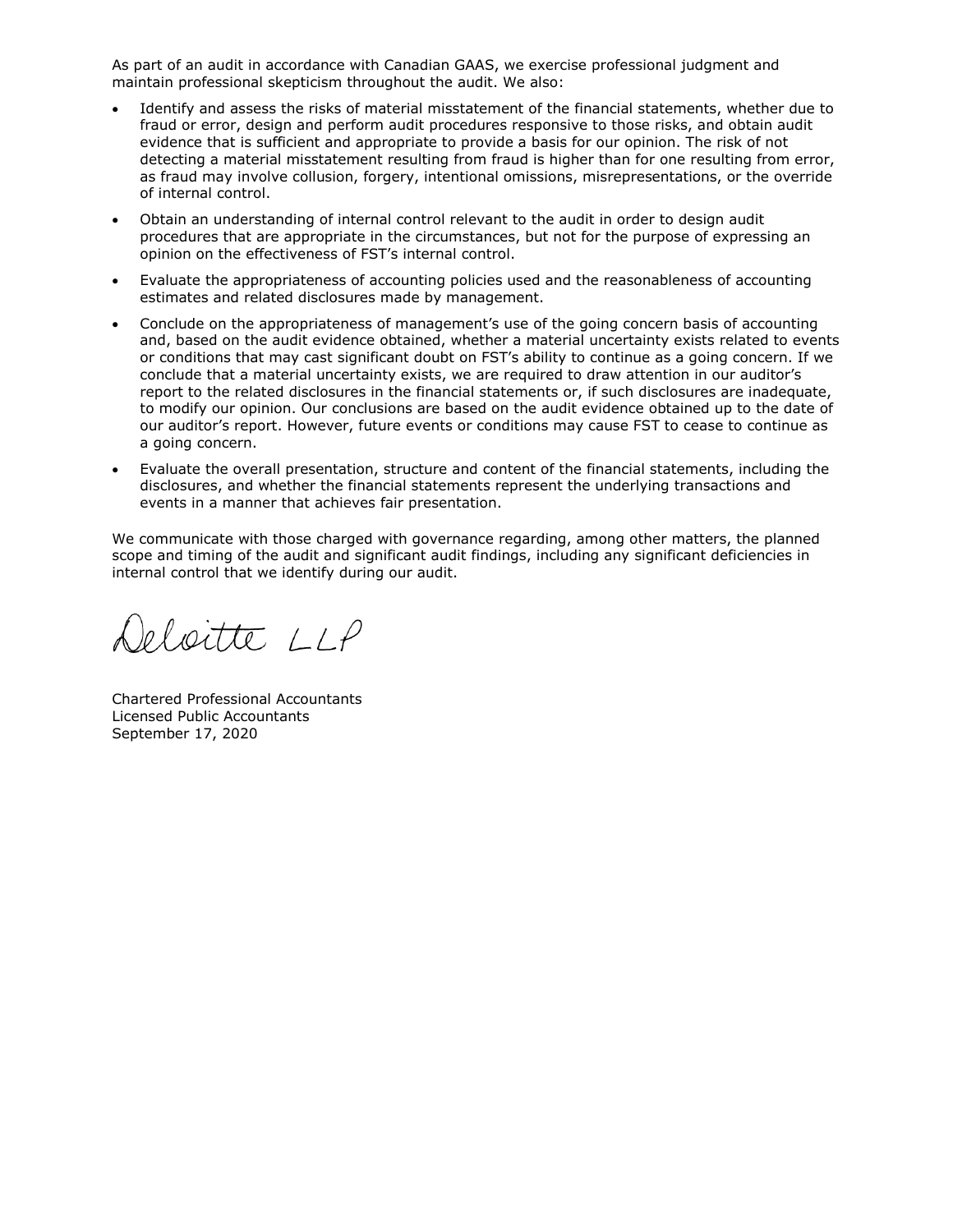**Statement of financial position**

As at March 31, 2020

|                                                                                                                                                                             | Notes                       | General<br><b>Fund</b>                              | <b>Capital and</b><br>Learning<br><b>Fund</b><br>\$ | <b>Endowment</b><br><b>Funds</b>                          | 2020<br><b>Total</b><br>\$                                                | General<br>Fund<br>ፍ                              | Capital and<br>Learning<br>Fund<br>ፍ                            | Endowment<br>Funds<br>ፍ                                 | 2019<br>Total<br>\$                                |
|-----------------------------------------------------------------------------------------------------------------------------------------------------------------------------|-----------------------------|-----------------------------------------------------|-----------------------------------------------------|-----------------------------------------------------------|---------------------------------------------------------------------------|---------------------------------------------------|-----------------------------------------------------------------|---------------------------------------------------------|----------------------------------------------------|
| <b>Assets</b><br>Current assets<br>Cash and cash equivalents<br>Grants and accounts receivable<br>Prepaid expenses                                                          | 5                           | 29,859,866<br>25,863,693<br>2,196,109<br>57,919,668 | 13,982<br>13,982                                    | -<br>$\overline{\phantom{m}}$<br>$\overline{\phantom{0}}$ | 29,859,866<br>25,877,675<br>2,196,109<br>57,933,650                       | 14,755,024<br>26,982,432<br>961,697<br>42,699,153 | —                                                               | $\overline{\phantom{0}}$                                | 14,755,024<br>26,982,432<br>961,697<br>42,699,153  |
| Investments<br>Net investment in joint venture<br>Capital assets                                                                                                            | 3<br>$\overline{4}$<br>6    | 57,919,668                                          | 1,865,830<br>14,503,978<br>16,383,790               | 1,049,978<br>1,049,978                                    | 1,049,978<br>1,865,830<br>14,503,978<br>75,353,436                        | 42.699.153                                        | 1,993,879<br>15,486,067<br>17,479,946                           | 1,091,660<br>1.091,660                                  | 1,091,660<br>1,993,879<br>15,486,067<br>61,270,759 |
| <b>Liabilities</b><br><b>Current liabilities</b><br>Accounts payable and accrued liabilities<br>Deferred lease inducements<br>Inter-fund balances<br>Deferred contributions | 9<br>15<br>10a              | 57,471,130<br>(573, 162)<br>285,028<br>57,182,996   | 39,674<br>535,464<br>575,138                        | $\overline{\phantom{0}}$<br>37,698<br>365,569<br>403,267  | 57,471,130<br>39,674<br>$\overline{\phantom{0}}$<br>650,597<br>58,161,401 | 43,266,451<br>(574, 286)<br>174,796<br>42,866,961 | 812<br>42,468<br>535,465<br>$\overline{\phantom{0}}$<br>578,745 | 38,821<br>335,830<br>374,651                            | 43,267,263<br>42,468<br>510,626<br>43,820,357      |
| Long-term<br>Deferred lease inducements<br>Deferred capital contributions                                                                                                   | 15<br>10 <sub>b</sub>       | 250,458<br>57,433,454                               | 221,514<br>1,817,578<br>2,614,230                   | 403,267                                                   | 471,972<br>1,817,578<br>60,450,951                                        | 261,599<br>43,128,560                             | 272,500<br>2,127,914<br>2,979,159                               | 374,651                                                 | 534,099<br>2,127,914<br>46,482,370                 |
| Commitments and contingencies<br><b>Fund balances</b><br>Invested in capital assets<br><b>Externally restricted</b><br>Internally restricted                                | 22 and 23<br>12<br>11<br>12 |                                                     | 12,425,212<br>1,344,348                             | -<br>646,711<br>-                                         | 12,425,212<br>646,711<br>1,344,348                                        |                                                   | 13,043,185<br>$\overline{\phantom{0}}$<br>1,457,602             | 717,009<br>$\overline{\phantom{0}}$                     | 13,043,185<br>717,009<br>1,457,602                 |
| Unrestricted                                                                                                                                                                |                             | 486,214<br>486,214<br>57,919,668                    | 13,769,560<br>16,383,790                            | -<br>646,711<br>1,049,978                                 | 486,214<br>14,902,485<br>75,353,436                                       | (429, 407)<br>(429.407)<br>42,699,153             | $\overbrace{\phantom{1232211}}$<br>14,500,787<br>17,479,946     | $\overbrace{\phantom{1232211}}$<br>717,009<br>1.091.660 | (429, 407)<br>14,788,389<br>61,270,759             |

The accompanying notes are an integral part of the financial statements.

Approved on behalf of the Board

Tijub

 $U/|\omega\rangle$ , Director

Jour What \_, Director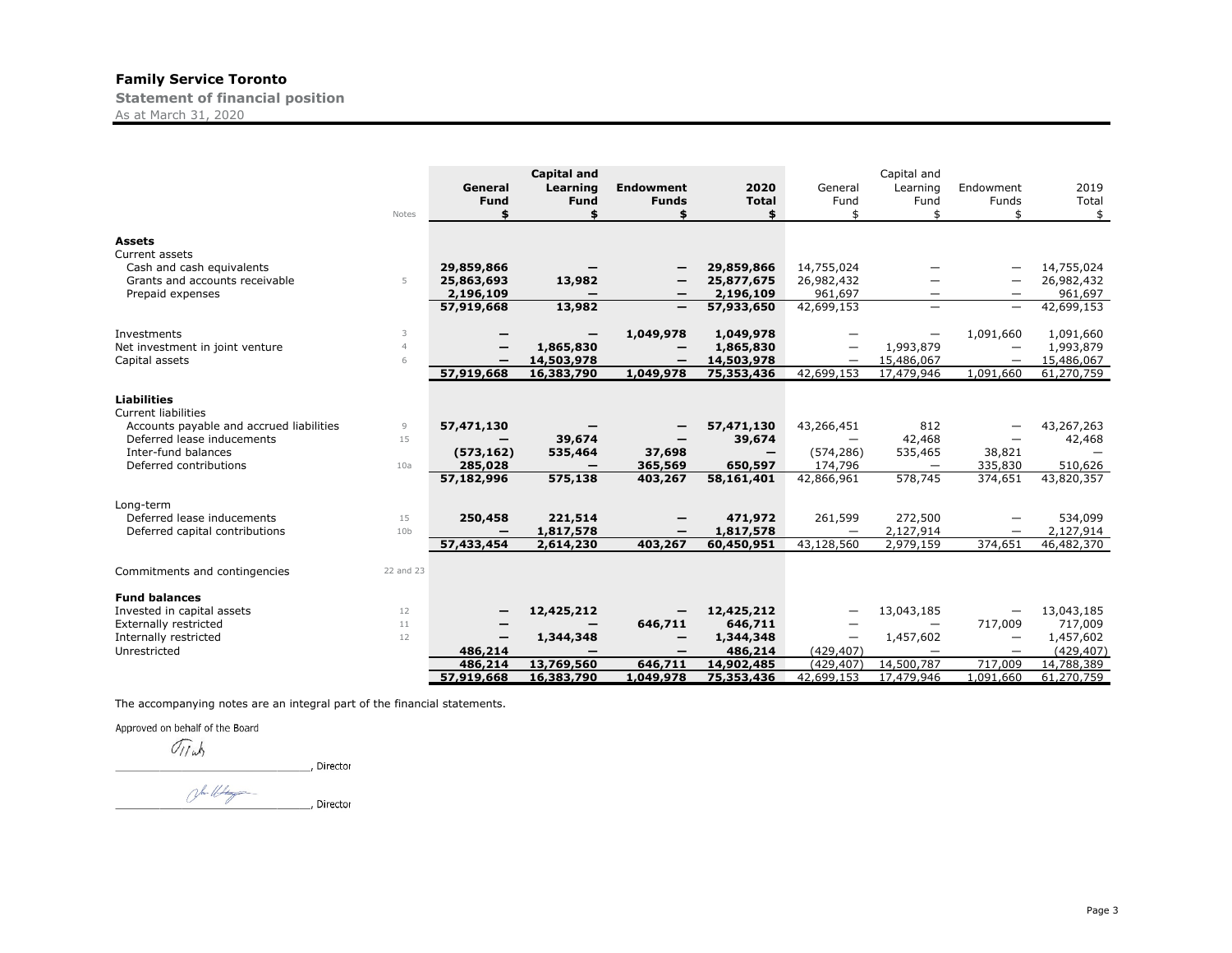**Statement of operations** Year ended March 31, 2020

|                                                  |                          |                          | <b>General Fund</b>          | <b>Capital and</b>       |              |                          |                          | General Fund             | Capital and              |               |
|--------------------------------------------------|--------------------------|--------------------------|------------------------------|--------------------------|--------------|--------------------------|--------------------------|--------------------------|--------------------------|---------------|
|                                                  | Community                |                          | <b>Client purchase</b>       | Learning                 | 2020         | Community                |                          | Client purchase          | Learning                 | 2019          |
|                                                  | programs                 | IWS $(1)$                | of service (2)               | Fund                     | <b>Total</b> | programs                 | IWS(1)                   | of service (2)           | Fund                     | Total         |
| Notes                                            | \$                       | \$                       | \$                           | \$                       | \$           | \$                       | \$                       | \$                       | \$                       | $\frac{1}{2}$ |
| Revenue                                          |                          |                          |                              |                          |              |                          |                          |                          |                          |               |
| 13<br>Government                                 | 12,463,404               | $\overline{\phantom{m}}$ | 346,289,886                  |                          | 358,753,290  | 10,324,445               |                          | 133,228,195              |                          | 143,552,640   |
| United Way                                       |                          |                          |                              |                          |              |                          |                          |                          |                          |               |
| Base allocation                                  | 3,406,526                | -                        |                              | 53,628                   | 3,460,154    | 3,557,203                |                          | $\overline{\phantom{a}}$ | 104,092                  | 3,661,295     |
| Other                                            | 4,226                    |                          | —                            |                          | 4,226        | 6,143                    |                          | $\overline{\phantom{0}}$ | $\overline{\phantom{0}}$ | 6,143         |
| Foundations and other agencies                   | 215,784                  | -                        | 491,307                      | $\overline{\phantom{m}}$ | 707,091      | 275,556                  |                          | 429,318                  | $\overline{\phantom{0}}$ | 704,874       |
| Fees                                             |                          |                          |                              |                          |              |                          |                          |                          |                          |               |
| <b>Integrated Workplace Solutions</b>            |                          | -                        |                              | $\overline{\phantom{m}}$ |              | $\overline{\phantom{0}}$ | 186,778                  |                          | —                        | 186,778       |
| Client                                           | 138,745                  |                          |                              | $\overline{\phantom{m}}$ | 138,745      | 162,308                  | -                        |                          | —                        | 162,308       |
| Membership, donations and bequests               | 99,558                   |                          |                              | $\overline{\phantom{m}}$ | 99,558       | 42,330                   |                          |                          | -                        | 42,330        |
| Investment income                                | 277,563                  |                          | -                            |                          | 277,563      | 53,875                   |                          |                          | -                        | 53,875        |
| Amortization of deferred capital                 |                          |                          |                              |                          |              |                          |                          |                          |                          |               |
| contributions<br>10 <sub>b</sub>                 |                          | -                        | $\qquad \qquad \blacksquare$ | 733,508                  | 733,508      |                          |                          | -                        | 736,319                  | 736,319       |
| Amortization of deferred lease                   |                          |                          |                              |                          |              |                          |                          |                          |                          |               |
| 15<br>inducements                                | $\overline{\phantom{0}}$ | $\overline{\phantom{0}}$ | $\overline{\phantom{m}}$     | 53,780                   | 53,780       | $\overline{\phantom{0}}$ |                          |                          | 50,518                   | 50,518        |
| Other                                            | 71,558                   | -                        | $\overline{\phantom{m}}$     | $\overline{\phantom{m}}$ | 71,558       | 142,014                  |                          |                          | 60,068                   | 202,082       |
|                                                  | 16,677,364               | $\overline{\phantom{m}}$ | 346,781,193                  | 840,916                  | 364,299,473  | 14,563,874               | 186,778                  | 133,657,513              | 950,997                  | 149,359,162   |
|                                                  |                          |                          |                              |                          |              |                          |                          |                          |                          |               |
| <b>Expenses</b>                                  |                          |                          |                              |                          |              |                          |                          |                          |                          |               |
| Salaries                                         | 7,991,945                |                          |                              |                          | 7,991,945    | 7,064,582                | 53,511                   |                          | —                        | 7,118,093     |
| Employee benefits<br>14                          | 1,454,411                |                          |                              | $\overline{\phantom{m}}$ | 1,454,411    | 1,295,050                | 11,779                   |                          |                          | 1,306,829     |
| Client purchase of service                       | 520,938                  |                          | 346,781,193                  | $\overline{\phantom{m}}$ | 347,302,131  | 525,092                  | $\overline{\phantom{m}}$ | 133,657,513              | —                        | 134,182,605   |
| Contracted services                              | 4,132,620                |                          |                              | $\overline{\phantom{m}}$ | 4,132,620    | 2,655,153                | 98,936                   |                          | $\overline{\phantom{0}}$ | 2,754,089     |
| Building occupancy                               | 751,584                  |                          |                              | $\overline{\phantom{m}}$ | 751,584      | 1,120,925                | $\overline{\phantom{m}}$ | -                        |                          | 1,120,925     |
| Office and supplies                              | 963,983                  |                          |                              | $\overline{\phantom{m}}$ | 963,983      | 1,599,663                | 3,252                    |                          |                          | 1,602,915     |
| Transportation                                   | 103,462                  |                          | -                            | $\overline{\phantom{0}}$ | 103,462      | 101,903                  |                          |                          |                          | 101,903       |
| Promotion                                        | 10,464                   |                          |                              |                          | 10,464       | 37,605                   | 153                      |                          | $\overline{\phantom{0}}$ | 37,758        |
| Education and conferences                        | 30,984                   |                          | -                            |                          | 30,984       | 45,236                   | 729                      | -                        | -                        | 45,965        |
| Amortization                                     | $\overline{\phantom{0}}$ | -                        | $\overline{\phantom{m}}$     | 1,233,303                | 1,233,303    | $\overline{\phantom{0}}$ | $\overline{\phantom{0}}$ | $\overline{\phantom{0}}$ | 1,078,406                | 1,078,406     |
| Share of loss of joint venture<br>$\overline{4}$ | -                        | -                        | -                            | 42,067                   | 42,067       | $\overline{\phantom{0}}$ | $\overline{\phantom{0}}$ | $\overline{\phantom{0}}$ | 68,137                   | 68,137        |
| Other                                            | 98,125                   |                          | $\overline{\phantom{m}}$     | $\overline{\phantom{m}}$ | 98,125       | 117,864                  | 18,663                   | $\overline{\phantom{0}}$ | 113,362                  | 249,889       |
|                                                  | 16,058,516               | $\overline{\phantom{m}}$ | 346,781,193                  | 1,275,370                | 364,115,079  | 14,563,073               | 187,023                  | 133,657,513              | 1,259,905                | 149,667,514   |
| Excess (deficiency) of revenue over              |                          |                          |                              |                          |              |                          |                          |                          |                          |               |
| expenses                                         | 618,848                  |                          | $\overline{\phantom{m}}$     | (434, 454)               | 184,394      | 801                      | (245)                    | $\overline{\phantom{m}}$ | (308, 908)               | (308, 352)    |

The accompanying notes are an integral part of the financial statements.

(1) IWS is defined as Integrated Workplace Solutions. IWS wound up on June 26, 2018. (2) FST administers these funds for clients on behalf of the Government of Ontario and Partner Agencies.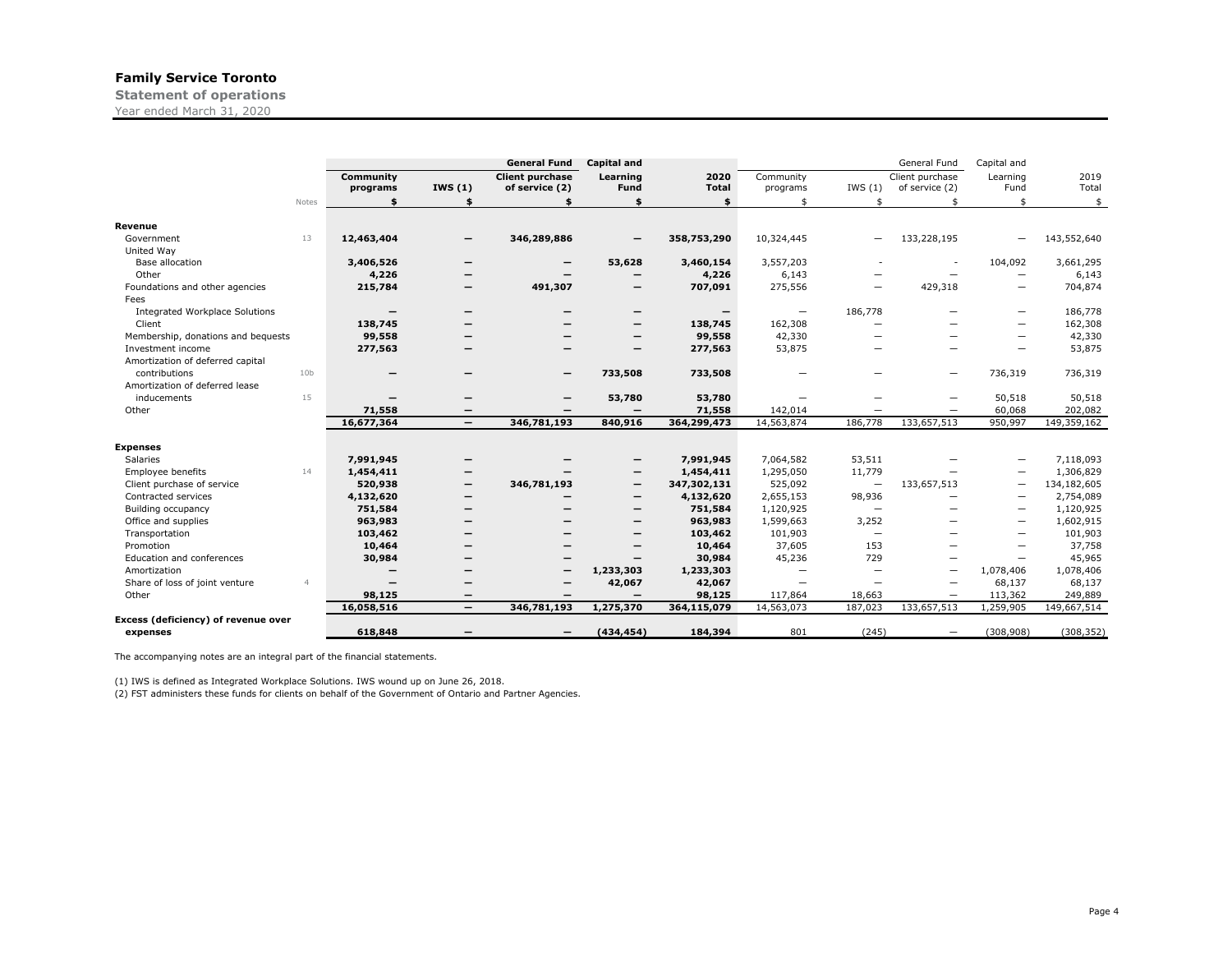**Statement of changes in fund balances**

Year ended March 31, 2020

|                                                                                                       | General<br>Fund                             | <b>Capital and Learning Fund</b>                                |                                              | <b>Endowment</b><br><b>Funds</b>                               |                                                                                             | General<br>Fund                                 |                                                                     | Capital and Learning Fund                     |                                             | Endowment<br>Funds                 |                      |
|-------------------------------------------------------------------------------------------------------|---------------------------------------------|-----------------------------------------------------------------|----------------------------------------------|----------------------------------------------------------------|---------------------------------------------------------------------------------------------|-------------------------------------------------|---------------------------------------------------------------------|-----------------------------------------------|---------------------------------------------|------------------------------------|----------------------|
|                                                                                                       | <b>Unrestricted</b>                         | <b>Invested in</b><br>capital<br>assets<br>(Note 12)            | <b>Internally</b><br>restricted<br>(Note 12) | <b>Externally</b><br>restricted                                | 2020<br><b>Total</b>                                                                        | Unrestricted                                    | Invested in<br>property<br>development<br>project<br>Notes 7 and 8) | Invested in<br>capital<br>assets<br>(Note 12) | Internally<br>restricted<br>(Note 12)       | Externally<br>restricted           | 2019<br>Total        |
| <b>Fund balances, beginning</b><br>of year<br>Excess (deficiency) of revenue                          | (429, 407)                                  | 13,043,185                                                      | 1,457,602                                    | 717,009                                                        | 14,788,389                                                                                  | (534, 053)                                      | 12,897,127                                                          | 436,474                                       | 1,580,184                                   | 692,687                            | 15,072,419           |
| over expenses<br>Purchase of capital assets<br>Deferred capital contributions<br>Inter-fund transfers | 630,409<br>(251, 214)<br>423,172<br>113,254 | (446, 015)<br>251,214<br>(423, 172)<br>$\overline{\phantom{0}}$ | $\overline{\phantom{0}}$<br>–<br>(113, 254)  | -<br>$\overline{\phantom{0}}$<br>—<br>$\overline{\phantom{0}}$ | 184,394<br>$\overline{\phantom{0}}$<br>$\overline{\phantom{0}}$<br>$\overline{\phantom{m}}$ | 36,516<br>(13,684,243)<br>732,664<br>13,019,709 | $\overline{\phantom{0}}$<br>-<br>(12,897,127)                       | (344, 868)<br>13,684,243<br>(732, 664)<br>-   | $\overline{\phantom{0}}$<br>-<br>(122, 582) | $\overline{\phantom{0}}$<br>-<br>- | (308, 352)           |
| Change in unrealized (losses)<br>gains in the endowment funds<br>Fund balances, end of year           | 486.214                                     | 12,425,212                                                      | 1,344,348                                    | (70.298)<br>646,711                                            | (70, 298)<br>14,902,485                                                                     | (429.407)                                       | -                                                                   | 13,043,185                                    | .457.602                                    | 24,322<br>717,009                  | 24,322<br>14,788,389 |

The accompanying notes are an integral part of the financial statements.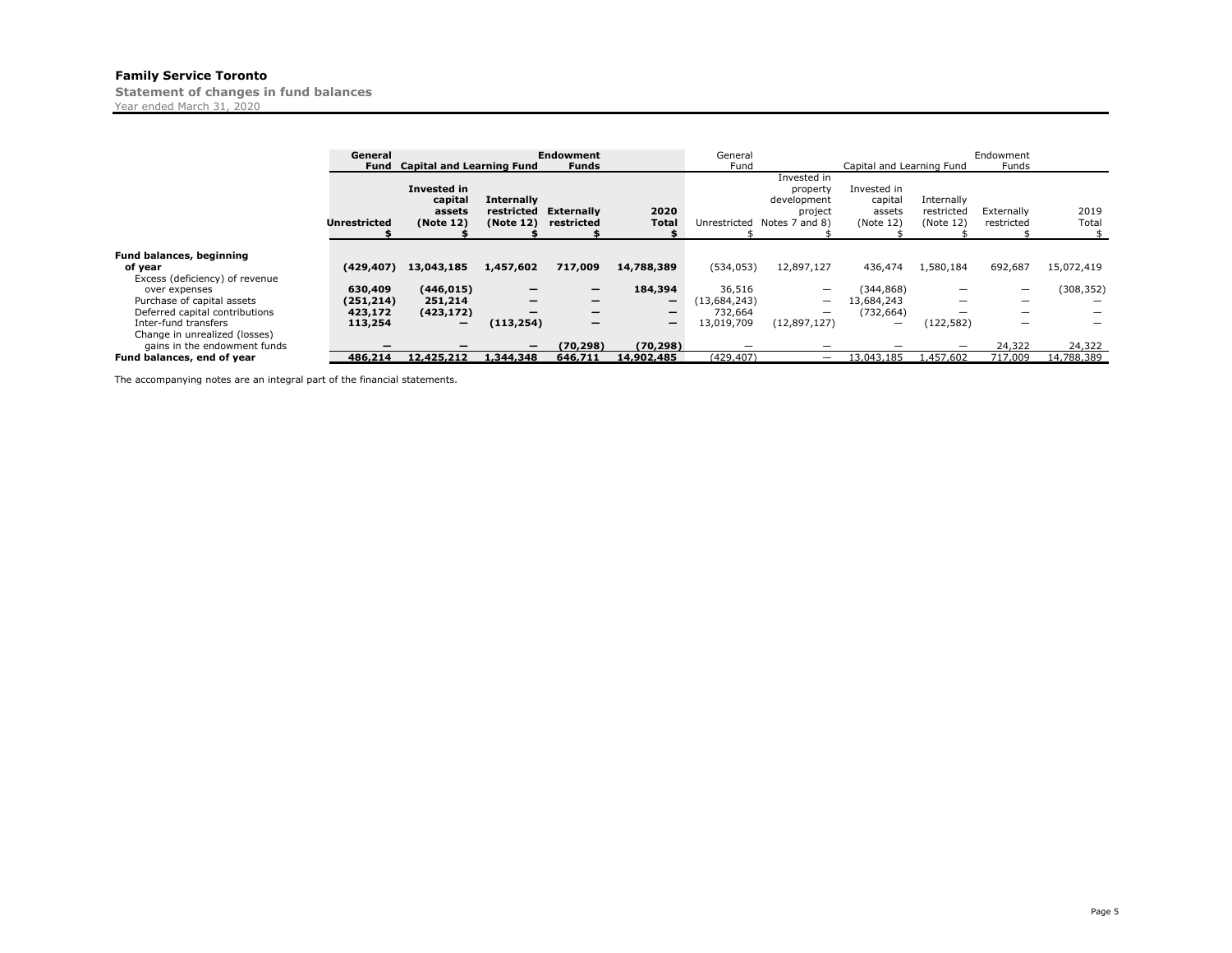**Statement of cash flows** Year ended March 31, 2020

|                                                | 2020          | 2019           |
|------------------------------------------------|---------------|----------------|
|                                                | \$            | \$             |
| <b>Operating activities</b>                    |               |                |
| Excess (deficiency) of revenue over expenses   | 184,394       | (308, 352)     |
| Items not affecting cash                       |               |                |
| Amortization of deferred lease inducements     | (53,780)      | (50, 518)      |
| Amortization of capital assets                 | 1,233,303     | 1,078,406      |
| Amortization of deferred capital contributions | (733,508)     | (736, 319)     |
| Amortization of deferred capital               |               |                |
| contributions - disposal of lease inducements  |               | (4, 281)       |
| Loss on disposal of capital assets             |               | 113,367        |
| Lease inducements write-off                    |               | (55, 787)      |
| Share of loss of joint venture                 | 42,067        | 68,137         |
|                                                | 672,476       | 104,653        |
| Changes in operating working capital items     |               |                |
| Grants and accounts receivable                 | 1,104,757     | (26, 217, 116) |
| Prepaid expenses                               | (1, 234, 412) | (271, 160)     |
| Accounts payable and accrued liabilities       |               |                |
| General fund                                   | 14,204,679    | 36,259,728     |
| Capital and Learning Fund                      | (812)         | (4, 476)       |
| Deferred lease inducements                     |               |                |
| General fund                                   | (11, 141)     | 14,230         |
| Increase (decrease) in deferred contributions  |               |                |
| General Fund                                   | 110,232       | (39, 580)      |
| <b>Endowment Fund</b>                          | 29,739        | 38,517         |
|                                                | 14,875,518    | 9,884,796      |
|                                                |               |                |
| <b>Financing activity</b>                      |               |                |
| Deferred capital contributions received        | 423,172       | 732,664        |
|                                                |               |                |
| <b>Investing activities</b>                    |               |                |
| Purchase of capital assets                     | (251, 214)    | (13, 684, 243) |
| Distributions from joint venture               | 85,982        | 55,498         |
| Deferred property development costs<br>7       |               | 466,826        |
| Mortgage receivable<br>8                       |               | 12,430,301     |
| Net purchase of investments                    | (28, 616)     | (37, 493)      |
|                                                | (193,848)     | (769, 111)     |
| Increase in cash and cash equivalents          | 15,104,842    | 9,848,349      |
| Cash and cash equivalents, beginning of year   | 14,755,024    | 4,906,675      |
| Cash and cash equivalents, end of year         | 29,859,866    | 14,755,024     |
|                                                |               |                |
| Cash and cash equivalents is comprised of:     |               |                |
| Cash                                           | 21,575,240    | 11,342,559     |
| Short-term investments                         | 8,284,626     | 3,412,465      |
|                                                | 29,859,866    | 14,755,024     |

The accompanying notes are an integral part of the financial statements.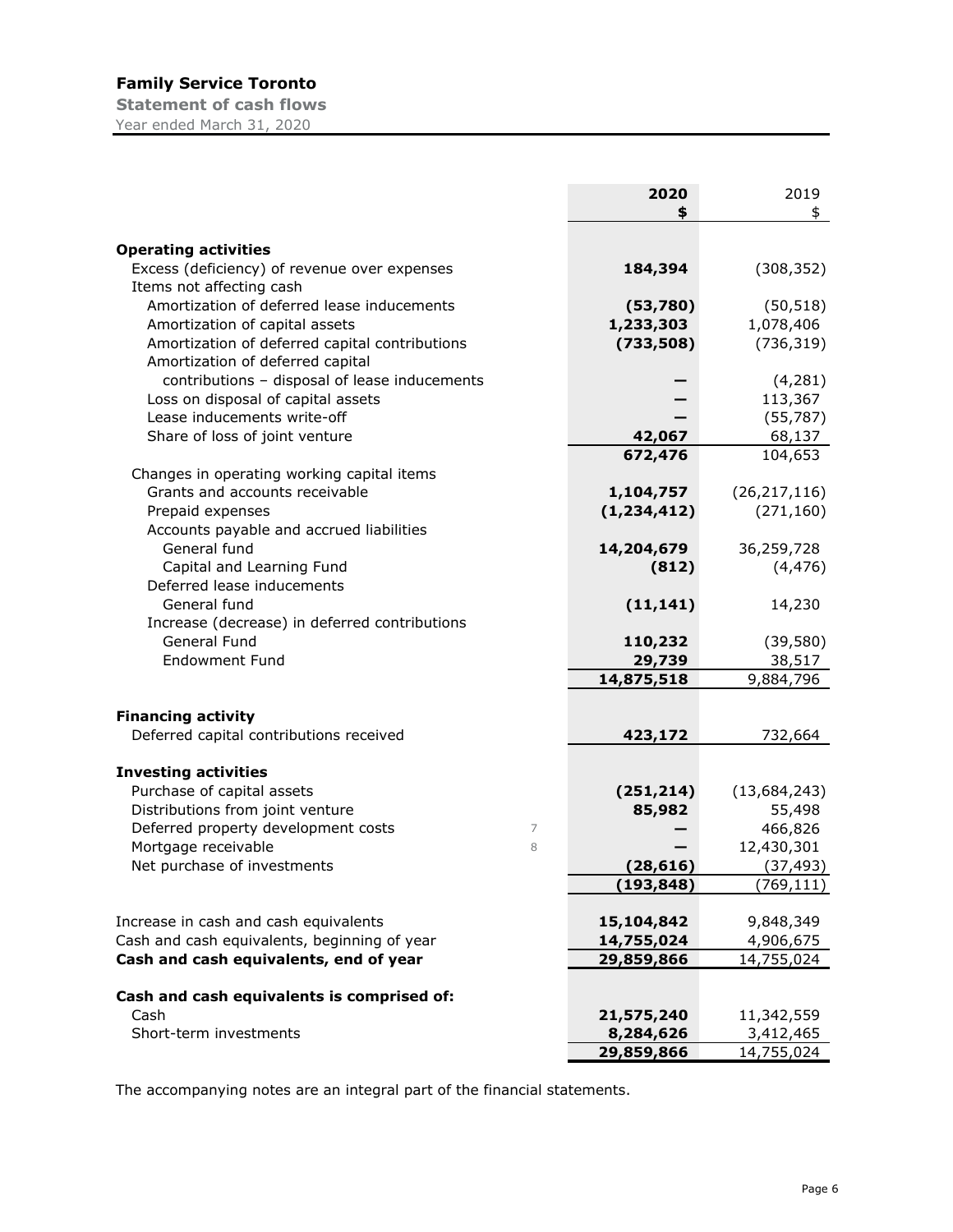# **1. Purpose of the Organization**

Family Service Toronto ("FST") strengthens individuals, families and communities through counselling, education, social action, advocacy and community development and works with partners to build a vibrant community social services sector. FST helps people face a wide variety of life challenges. For over 100 years, FST has been assisting families and individuals through counselling, community development, advocacy and public education programs. Services are available to everyone who lives or works in Toronto. FST is incorporated under the Ontario Corporations Act as a not-for-profit organization and is a registered charity under the Income Tax Act (Canada).

On May 2018, FST was selected by the Ministry of Children, Community and Social Services to administer PassportONE for all Passport clients across the Province of Ontario. PassportONE was created by the Ontario Government and Passport agencies to improve the Passport Service experience by making invoice processing and reimbursements faster and more efficient. This new approach to Passport payment processing includes consolidating the back office financial functions associated with Passport.

# **2. Significant accounting policies**

These financial statements have been prepared in accordance with Canadian accounting standards for not-for-profit organizations using the deferral method of reporting contributions.

#### *Financial instruments*

Financial assets and financial liabilities are initially recognized at fair value when FST becomes a party to the contractual provisions of the financial instrument. Subsequently, all financial instruments are measured at amortized cost, except for investments traded in an active market which are measured at fair value. Fair value is determined directly from published price quotations in an active market. Transaction costs are expensed when incurred.

Financial assets measured at amortized cost are assessed at each reporting date for indication of impairment. If such impairment exists, the asset is written down and the resulting impairment loss is recognized in the Statement of operations.

#### *Fund accounting*

Assets, liabilities, revenues and expenses related to program delivery and administrative activities are reported in the General Fund.

Assets, liabilities, revenues and expenses relating to FST's current and future capital and special purpose requirements, as approved by the Board, are reflected in the Capital and Learning Fund.

The purpose of the Capital and Learning Fund is to support initiatives with breakthrough thinking in responding creatively and effectively to emerging community needs and to provide sufficient funds for required capital additions and significant repairs to FST's capital assets. The Board of Directors may approve other uses on an exceptional basis.

Endowment contributions are reported in the Endowment Fund. All investment income earned on resources of the Endowment Fund have restrictions imposed by the contributors of the funds, and are reported as deferred contributions in the Endowment Fund.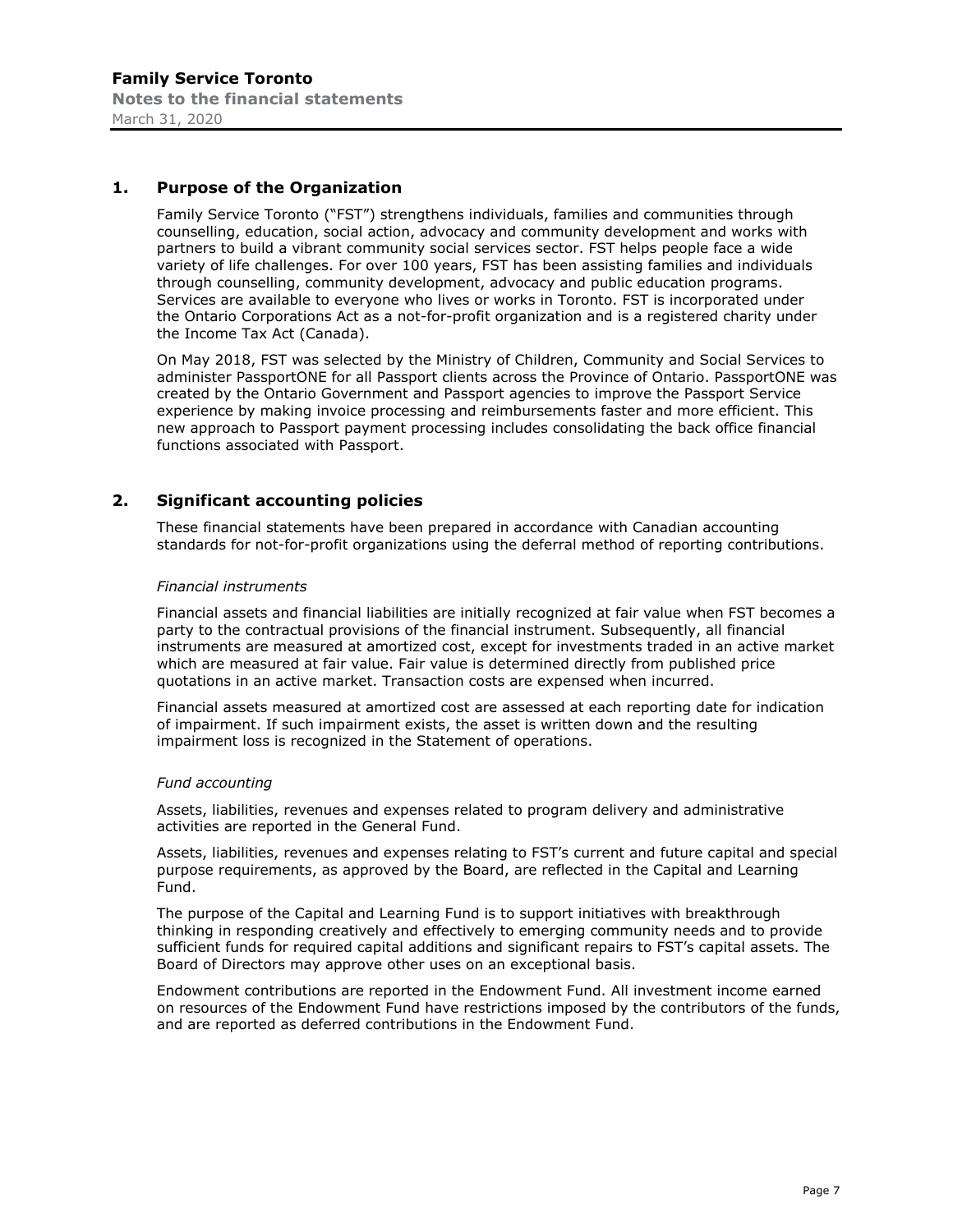# **2. Significant accounting policies (continued)**

#### *Revenue recognition*

Restricted contributions and donations are recognized as revenue of the appropriate fund in the year in which the related expenses are incurred. Unrestricted contributions are recognized as revenue of the appropriate fund when received or receivable if the amount to be received can be reasonably estimated and collection is reasonably assured.

Endowment contributions are recognized as direct increases in the Endowment Fund Balance. Investment income earned on endowed funds is restricted.

Restricted investment income is recognized as revenue of the appropriate fund in the year in which the related expenses are incurred. Unrestricted investment income is recognized as revenue in the General Fund when earned.

Investment income earned from the Capital and Learning Fund during the fiscal year with respect to the purchase of capital assets is deferred and recognized as revenue in the year in which the related amortization expense is recognized.

#### *Capital assets and deferred capital contributions*

Purchased capital assets are recorded in the Capital and Learning Fund at cost. Contributed capital assets are recorded in the Capital and Learning Fund at fair value at the date of contribution. Amortization is provided on the straight-line basis over the assets' estimated useful lives, which for buildings is 40 years, for computers is three years, for furniture and equipment is five years, for leasehold improvements is the term of the lease and for computer software is four years. Amortization is calculated once the capital asset is operational. Amortization expense is reported in the Capital and Learning Fund. When grants are received to pay for specific asset purchases, the grants are recorded as deferred capital contributions and are recognized in the Capital and Learning Fund as revenue over the estimated useful life of the asset.

#### *Cash and cash equivalents*

Cash and cash equivalents are comprised of cash and short-term investments with maturities of three months or less from the date of acquisition.

#### *Contributed services*

During the year, volunteers contributed 2,597 (2,933 in 2019) hours to assist FST in carrying out its activities. Because of the difficulty of determining their fair value, contributed services are not recognized in the financial statements.

#### *Investment in joint venture*

FST has elected to record its investment in a joint venture using the equity method.

Under the equity method, the investment is initially recorded at cost and the carrying value is adjusted thereafter to include FST's pro rata share of post-acquisition income or loss. The amount of the pro rata share of income or loss is included in the determination of the excess (deficiency) of revenue over expenses by FST, and the investment account of the joint venture is increased or decreased. The investment account of the joint venture is also increased or decreased to reflect its share of capital transactions and the effect of any changes in accounting policies.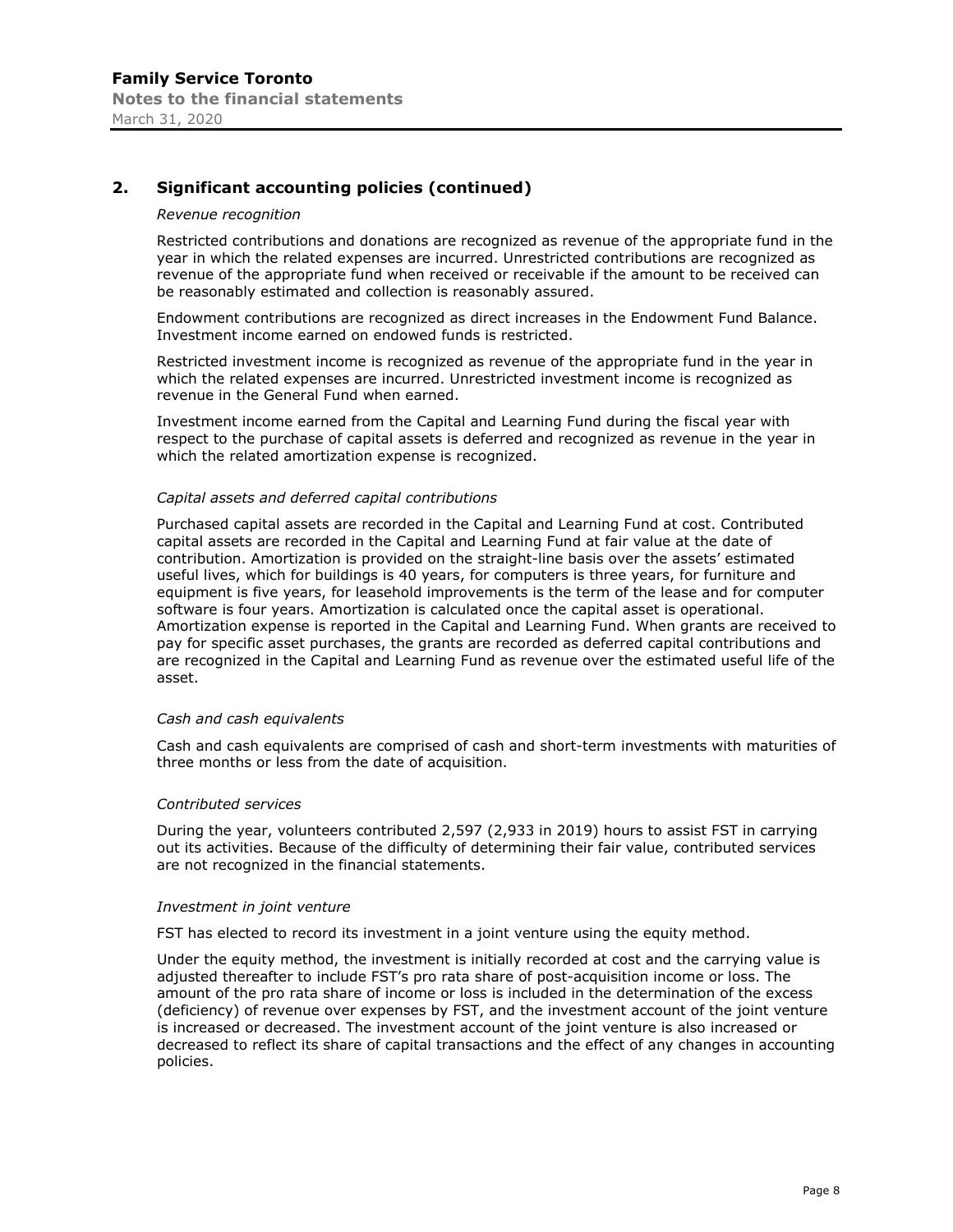# **2. Significant accounting policies (continued)**

#### *Investment in joint venture (continued)*

FST recognizes an impairment loss, if any, in the excess (deficiency) of revenue over expenses when it determines that there is an indicator of impairment and a significant adverse change has occurred during the period in the expected timing or amount of future cash flows from the joint venture. The impairment loss is measured as the excess of the carrying amount of the investment over the higher of the present value of future cash flows expected to be generated by holding the investment, and the amount that could be realized by selling the asset at the Statement of financial position date. When the extent of impairment of a previously written-down asset decreases and the decrease can be related to an event occurring after the impairment was recognized, the previously recognized impairment loss is reversed in the excess (deficiency) of revenue over expenses in the period the reversal occurs.

#### *Deferred lease inducements*

Deferred lease inducements which consist of free rent and reimbursement of leasehold improvements, are amortized on the straight-line basis over the term of the lease.

#### *Use of estimates*

The preparation of financial statements in conformity with Canadian accounting standards for not-for-profit organizations requires management to make estimates and assumptions that affect the reported amounts of assets and liabilities and the disclosure of contingent assets and liabilities at the statement of financial position date and the reported amounts of revenues and expenses for the year then ended. Future actual results may differ from such estimates. Balances which require some degree of estimation and assumptions are investments, accrued liabilities, deferred contributions, deferred capital contributions and amortization of capital assets.

# **3. Investments and financial risk management**

FST's financial instruments are subject to a number of risks which are managed using a number of tools and techniques. Details of these risks are provided below:

#### *Interest rate risk*

Interest rate risk refers to the consequences of interest rate changes on the value of FST's investments. Interest changes directly impact the fair value of fixed income investments held by FST. Interest rate changes will also have an indirect impact on the remaining assets of FST. Due to the nature of the operations of FST and related cash flows, asset mix decisions include consideration of differences in the interest rate sensitivity to FST's assets and liabilities.

#### *Credit risk*

Credit risk is the risk that one party to a financial instrument will fail to discharge an obligation and cause the other party to incur a financial loss. FST's Statement of Investment Policy, which is reviewed biennially, defines permitted investments and provides guidelines and restrictions on acceptable investments, which minimize credit risk.

The maximum credit exposure of FST is represented by the fair value of the investments as presented on the Statement of financial position.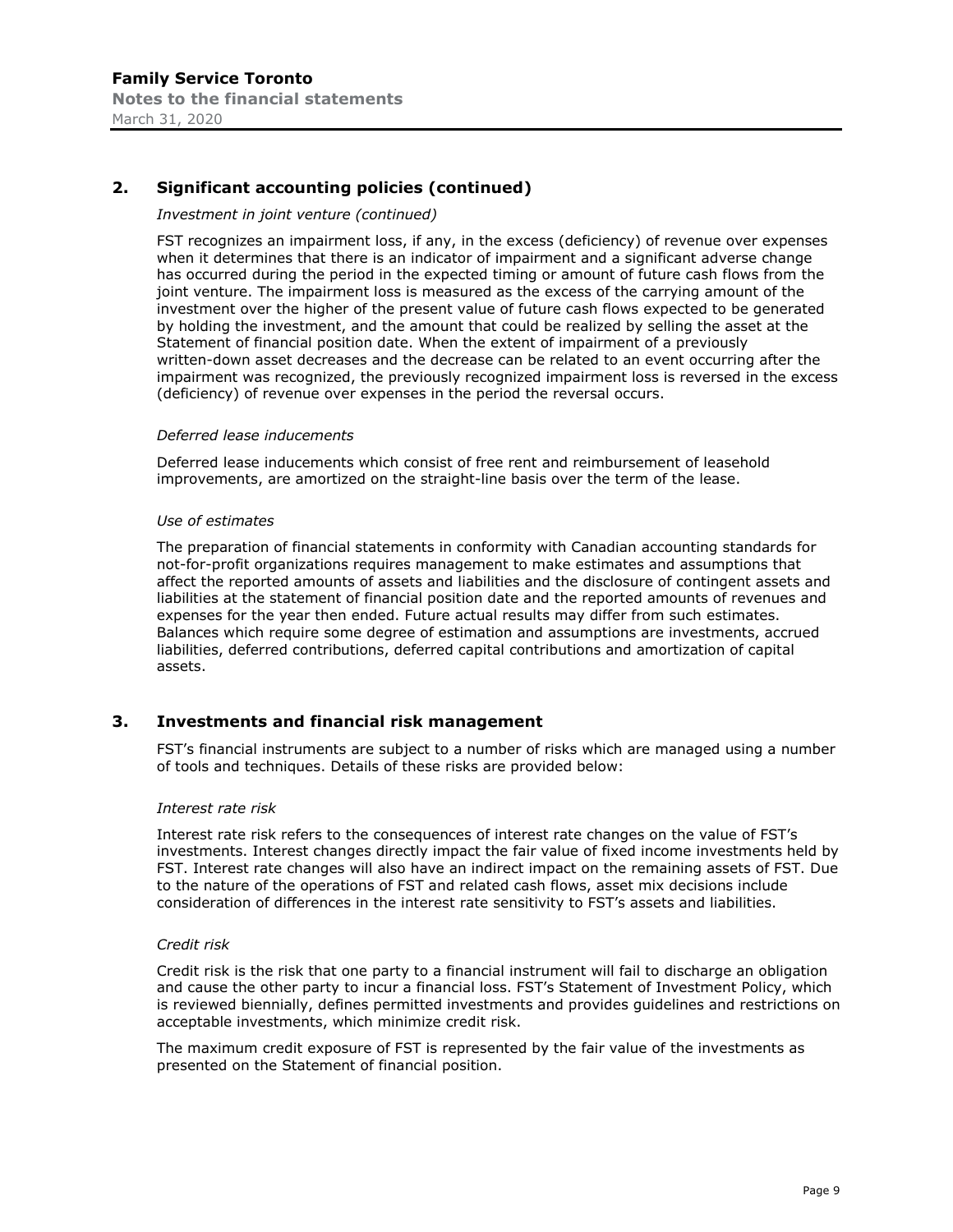# **3. Investments and financial risk management (continued)**

#### *Market risk*

Market risk is the risk that the value of an investment will fluctuate as a result of changes in market conditions, whether those changes are specific to an individual investment or factors affecting all securities traded in the market.

To mitigate the impact of market risk, FST invests in a diversified portfolio of investments, based on Board approved policies.

The table below summarizes the market value and the cost of the investments:

|                      |           | 2020              |           | 2019       |
|----------------------|-----------|-------------------|-----------|------------|
|                      | Cost      | <b>Fair value</b> | Cost      | Fair value |
|                      |           |                   |           |            |
|                      |           |                   |           |            |
| Mututal funds        |           |                   |           |            |
| Cash                 | 9         | 9                 | 2,484     | 2,484      |
| Bond Fund            | 483,713   | 483,592           | 526,491   | 533,539    |
| Canadian Equity Fund | 542,197   | 530,767           | 504,681   | 555,637    |
| <b>Pension Trust</b> | 36,353    | 35,610            |           |            |
|                      | 1,062,272 | 1,049,978         | 1,033,656 | 1,091,660  |

Total investment income earned on endowment funds, net of the investment management fees, for the year was \$15,540 (\$36,431 in 2019) which was recognized as a deferred contribution in the Endowment Fund (Note 10a).

#### **4. Net investment in joint venture**

During 2016, FST entered into a joint venture for a 15% interest in a property located at 128 Sterling Road, Toronto, Ontario.

The net investment in the joint venture consists of:

|                                                 | 2020<br>S | 2019      |
|-------------------------------------------------|-----------|-----------|
| Opening balance<br>Less                         | 1,993,879 | 2,117,514 |
| Distributions from joint venture                | (85, 982) | (55, 498) |
| Share of loss of the joint venture for the year | (42,067)  | (68,137)  |
|                                                 | 1,865,830 | 1,993,879 |

The difference between the  $$1,865,830$  above  $($1,993,879$  in 2019) and Co-owners' equity amount of \$1,659,629 (\$1,787,678 in 2019) is related to lease inducements provided by the Vendor.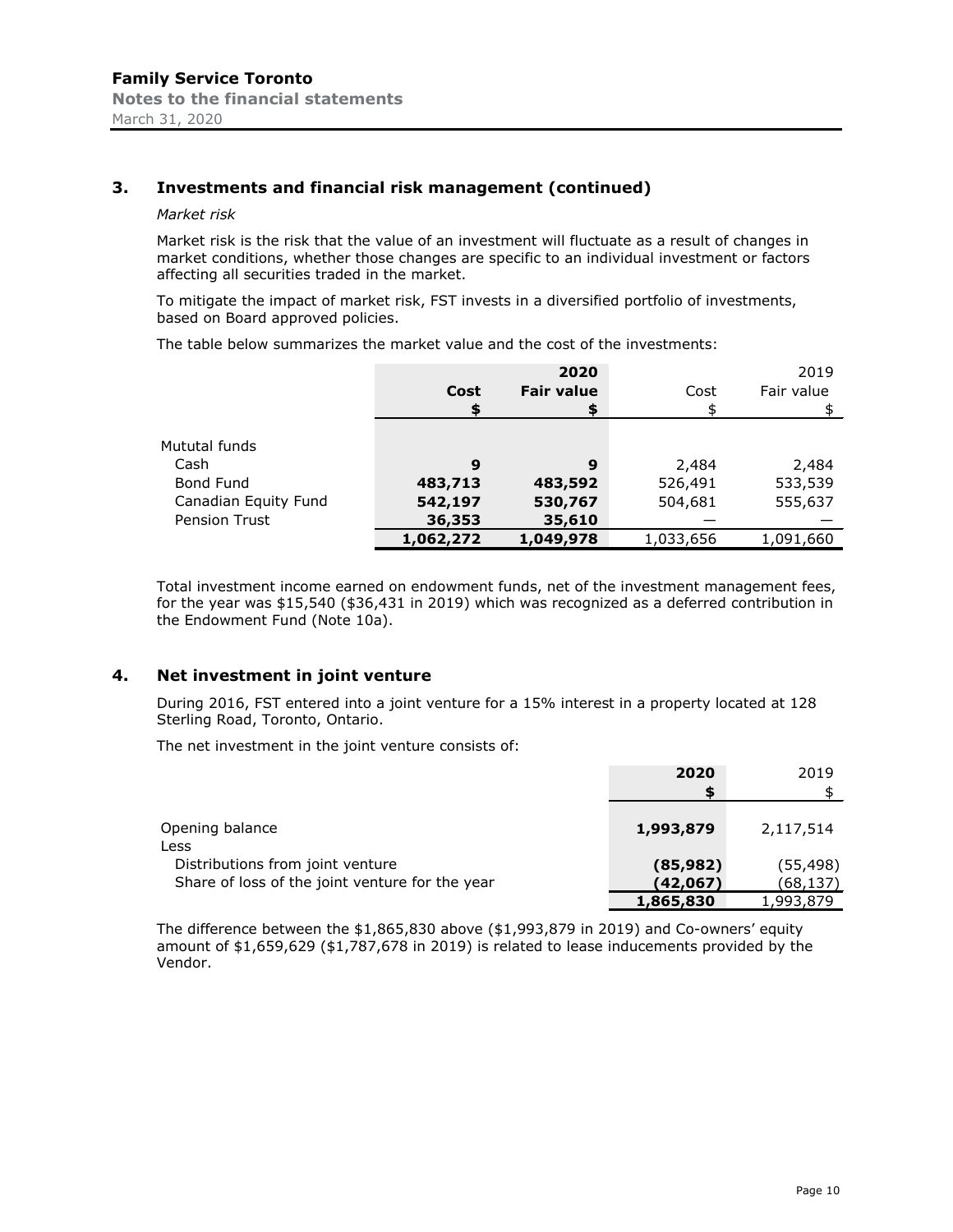# **4. Net investment in joint venture (continued)**

FST accounts for its interest in the joint venture using the equity method. Summarized financial information of the joint venture is set out below:

#### *Financial position*

|                                               | 2020                   | 2019                   |
|-----------------------------------------------|------------------------|------------------------|
|                                               | \$                     | \$                     |
| <b>Total assets</b>                           | 3,219,084              | 3,374,064              |
| <b>Total liabilities</b><br>Co-owners' equity | 1,559,455<br>1,659,629 | 1,586,386<br>1,787,678 |
|                                               | 3,219,084              | 3,374,064              |
| Results of operations                         |                        |                        |
|                                               | 2020                   | 2019                   |
|                                               | \$                     | \$                     |
|                                               |                        |                        |
| Total revenue                                 | 398,998                | 396,128                |
| Total expenses                                | 441,065                | 464,265                |
| Net loss for the year                         | (42,067)               | (68,137)               |

*Cash flows*

|                                       | 2020      | 2019     |
|---------------------------------------|-----------|----------|
|                                       |           |          |
|                                       |           |          |
| Cash provided by operating activities | 184,600   | 159,843  |
| Cash used by financing activities     | (42, 129) | (40,378) |
| Cash used in investing activities     | (99,798)  | (96,086) |
| Increase in cash                      | 42,673    | 23,379   |

#### *Related party transactions*

During the year, an amount of \$475,841 (\$486,278 in 2019) for rent was paid by FST to the joint venture.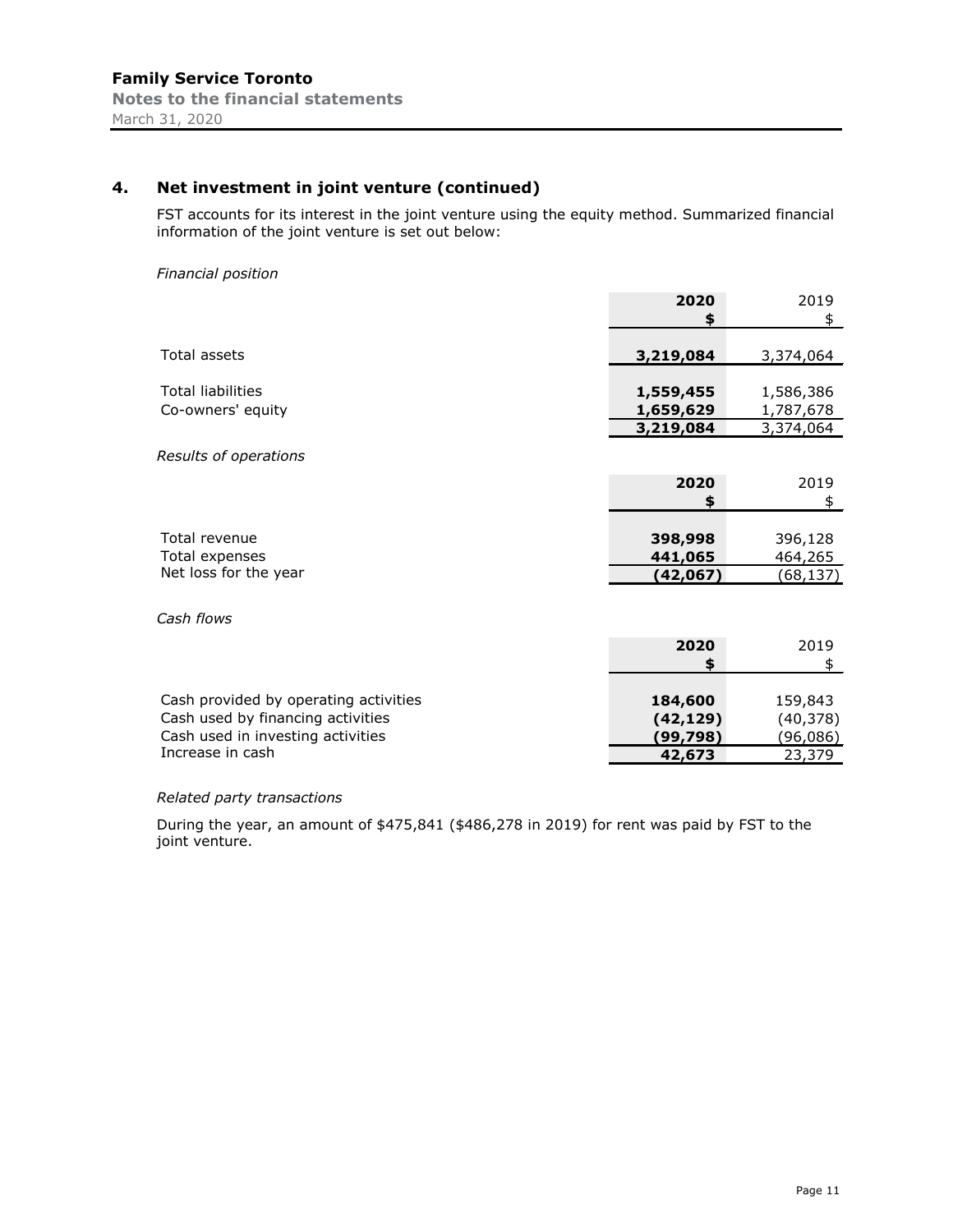|                                                         | 2020       | 2019       |
|---------------------------------------------------------|------------|------------|
|                                                         | \$         | \$         |
|                                                         |            |            |
| Ministry of Children, Community and Social Services     | 25,201,895 | 26,081,364 |
| Canada Revenue Agency (Harmonized Sales Tax receivable) | 288,574    | 568,836    |
| Government of Canada (Immigration, Refugees and         |            |            |
| Citizenship Canada and Public Health Agency Canada)     | 142,662    | 141,632    |
| Griffin Centre                                          | 72,212     | 54,295     |
| City of Toronto                                         | 67,022     | 7,645      |
| York Support Services Network                           | 35,000     |            |
| Skylark Children, Youth and families                    | 34,462     | 21,090     |
| Province of Ontario                                     | 9,073      | 11,146     |
| Other                                                   | 8,633      | 323        |
| Family Services of Peel                                 | 4,160      | 2,880      |
| The Residence of Alter Inc.                             |            | 93,221     |
|                                                         | 25,863,693 | 26,982,432 |

#### **5. Grants and accounts receivable – General Fund**

The above grant receivable from the Ministry of Children, Community and Social Services is related to the PassportONE program (see Note 9).

# **6. Capital assets**

|                         |            | <b>Accumulated</b> | 2020<br>Net book | 2019<br>Net book |
|-------------------------|------------|--------------------|------------------|------------------|
|                         | Cost       | amortization       | value<br>S       | value            |
|                         |            |                    |                  |                  |
| <b>Building</b>         | 12,533,862 | 443,818            | 12,090,044       | 12,396,199       |
| Computers               | 423,161    | 228,910            | 194,251          | 14,949           |
| Furniture and equipment | 891,544    | 436,653            | 454,891          | 607,458          |
| Leasehold improvements  | 1,300,854  | 726,679            | 574,175          | 690,431          |
| Computer software       | 4,540,599  | 3,349,982          | 1,190,617        | 1,777,030        |
|                         | 19,690,020 | 5,186,042          | 14,503,978       | 15,486,067       |

In fiscal 2016, FST completed the sale of the 355 Church Street property for proceeds of \$13,430,301 resulting in a gain on sale of \$12,269,584. The proceeds were satisfied by the receipt of cash of \$1,000,000 and a vendor take back mortgage of \$12,430,301 (Note 8).

In fiscal 2019, FST completed the purchase of certain units of the redeveloped 355 Church Street property. The purchase price of \$12,184,850 was satisfied from the mortgage receivable (Note 8). An additional \$341,835 was also transferred from property development costs (Note 7).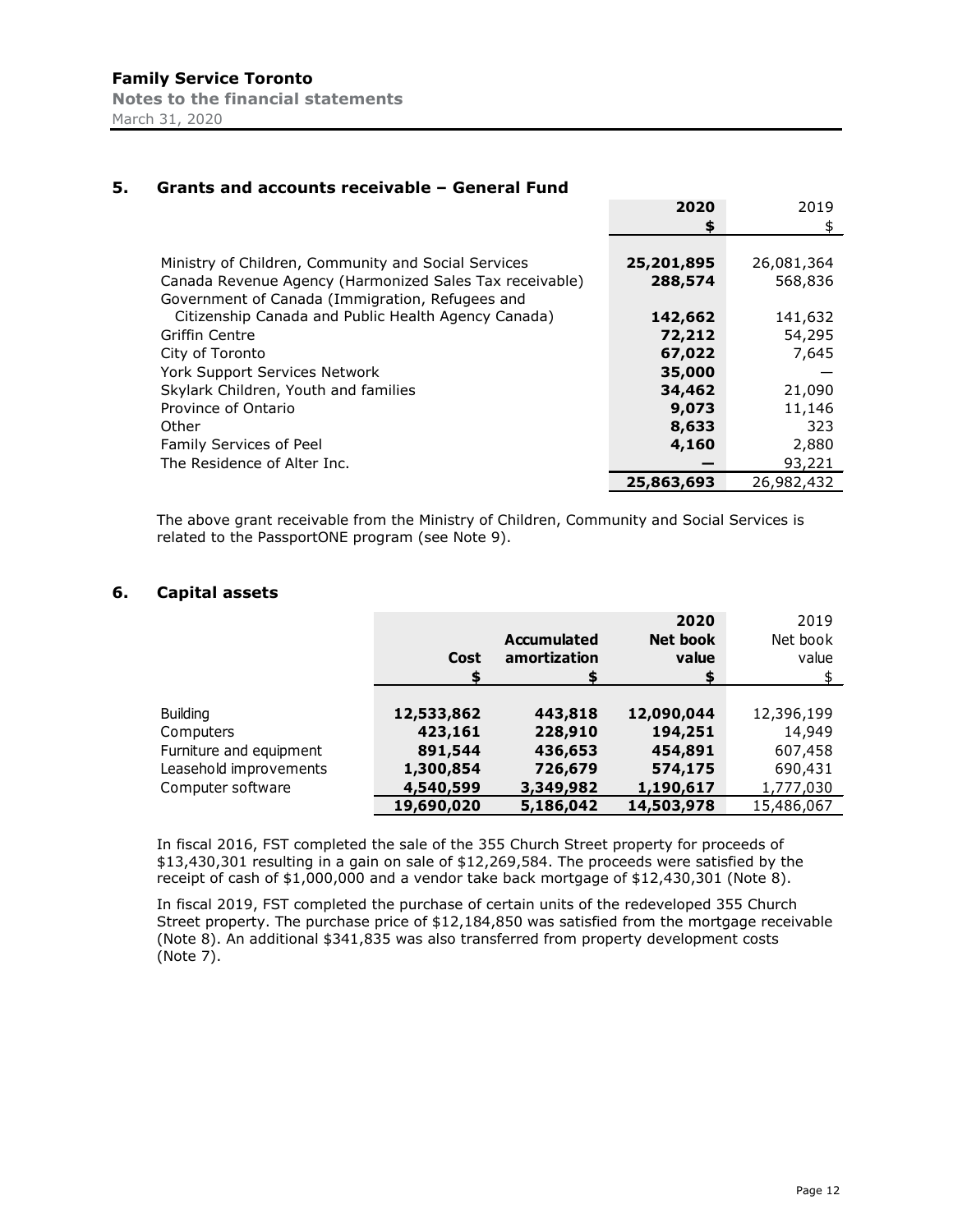# **7. Deferred property development costs**

#### *355 Church Street property development project*

In 2008, the Board of Directors (the "Board") agreed to proceed with a strategy to develop its property located at 355 Church Street, Toronto, ON, into new office space for FST and residential condominiums. In October 2010, the Board approved the expenses for the property development project to be taken from the Capital and Learning Fund, as needed, with the understanding that the expenses will be repaid from the proceeds of the property development project with appropriate interest so that the Fund is not eroded.

FST signed a purchase and sale agreement on October 20, 2011 (with subsequent amendments) for the development of the project, which commenced during 2016.

Amounts expended (capitalized) to the project by fiscal year are as follows:

| Up to 2011 | 144,067    |
|------------|------------|
| 2012       | 92,125     |
| 2013       | 26,385     |
| 2014       | 8,766      |
| 2015       | 41,040     |
| 2016       | (16, 851)  |
| 2018       | 171,294    |
| 2019       | 37,685     |
| 2019       | (504, 511) |
|            |            |

In fiscal 2019, the project was completed and the purchase of certain units of the 355 Church Street property was finalized on November 1, 2018. \$341,835 of property development costs were transferred to the cost of the building, and the remaining \$162,676 is included in furniture and equipment (Note 6).

#### **8. Mortgage receivable**

During 2016, FST entered into a vendor take back mortgage in the amount of \$12,430,301 (Note 6). The mortgage was carried at face value in the Statement of financial position and was interest free without a maturity date. It did not require monthly principal or interest payments and was unsecured.

In fiscal 2019, FST completed the purchase of certain units of the 355 Church Street property. \$12,184,850 of the mortgage receivable amount was used to satisfy the purchase price and the remaining \$245,451 was received in cash.

The balance of the mortgage receivable as at March 31, 2020 is \$nil (\$nil as at March 31, 2019).

#### **9. Accounts payable and accrued liabilities**

Accounts payable and accrued liabilities include \$2,001,486 (\$13,028,397 in 2019) of unpaid claims for the PassportONE program that have been submitted by clients. In addition, \$56,141,044 (\$28,722,061 in 2019) has been accrued as at the year-end for unclaimed amounts. Of this total, \$25,201,895 (\$26,081,364 in 2019) is included in accounts receivable.

Accounts payable and accrued liabilities also include an amount outstanding with respect to government remittances as at March 31, 2020 of \$125,970 (\$126,986 in 2019).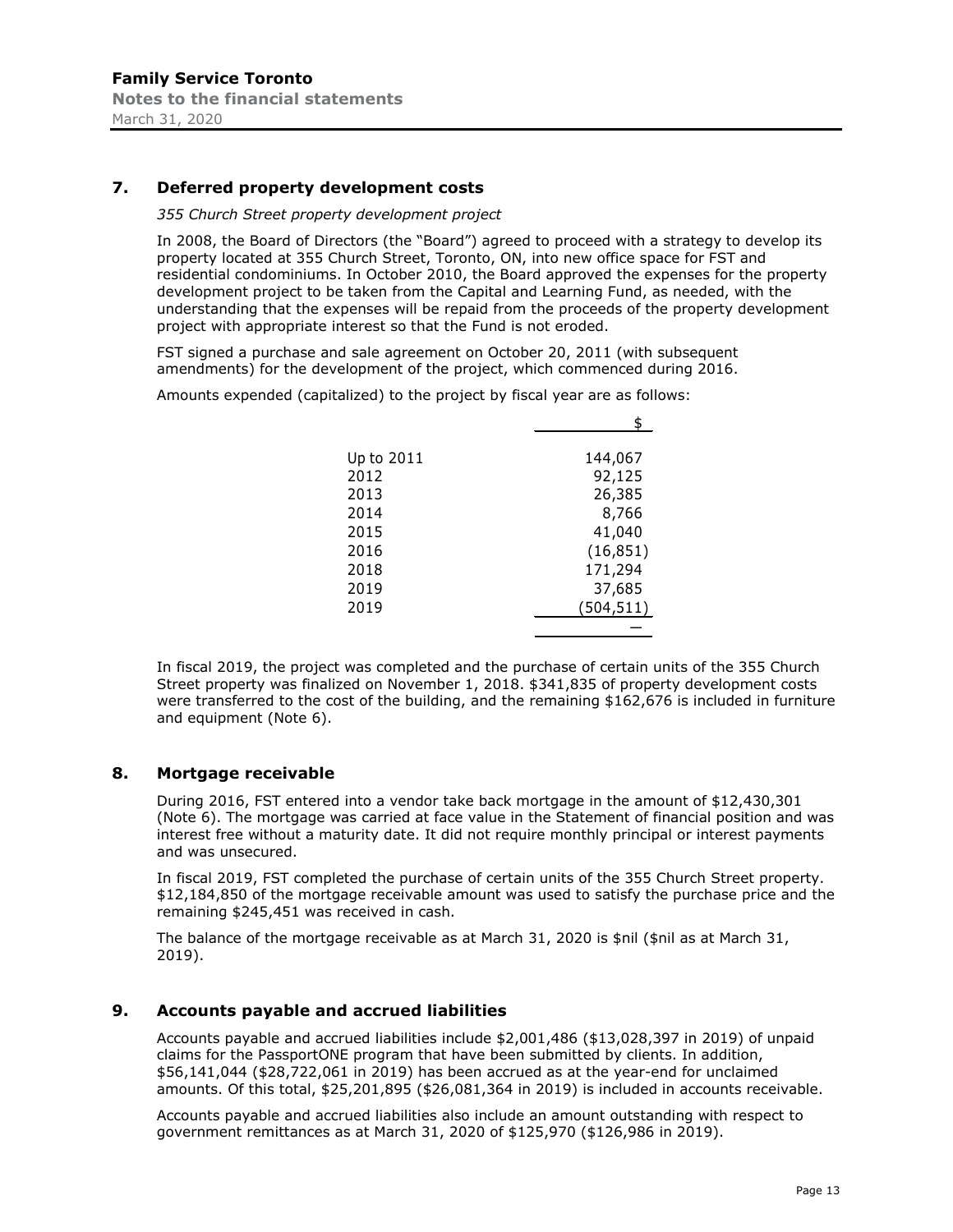#### **10. Deferred contributions and deferred capital contributions**

#### *(a) Deferred contributions*

#### *General Fund*

Deferred contributions reported in the General Fund relate to restricted operating funding received in the current and prior years that are to be used in a subsequent year. For example, grants received for work to be completed in the next fiscal year and unspent contributions which have externally imposed restrictions are included in this category.

The breakdown by source of revenue is as follows:

|                               | 2020    | 2019    |
|-------------------------------|---------|---------|
|                               | S       |         |
| Province of Ontario           | 58,539  | 47,054  |
| Special purpose contributions | 56,767  | 56,767  |
| City of Toronto               | 47,673  |         |
| Government of Canada          | 24,046  | 20,518  |
| Other agencies                | 98,003  | 50,457  |
|                               | 285,028 | 174,796 |

#### *Endowment Funds*

Deferred contributions reported in the Endowment Fund represent unspent restricted investment income earned on the various endowment funds, net of investment management fees.

|                                                                                             | 2020             | 2019             |
|---------------------------------------------------------------------------------------------|------------------|------------------|
| Beginning balance                                                                           | 335,830          | 297,313          |
| Investment income earned for the year, net (Note 3)<br>Realized gain on sale of investments | 15,540<br>14,199 | 36,431           |
| Ending balance                                                                              | 365,569          | 2,086<br>335,830 |

#### *Capital and Learning Fund*

Deferred capital contributions reported in the Capital and Learning Fund consist of the restricted contributions with which some of FST's leasehold improvements, computers, computer software and furniture and equipment were originally purchased.

The changes for the year in the deferred capital contributions balance reported in the Capital and Learning Fund are as follows:

|                                          | 2020<br>S | 2019      |
|------------------------------------------|-----------|-----------|
| Beginning balance                        | 2,127,914 | 2,135,850 |
| Additions<br>Grants received             | 423,172   | 732,664   |
| Less<br>Disposal of leasehold inducement |           | (4,281)   |
| Amounts amortized to revenue             | (733,508) | (736,319) |
| Ending balance                           | 1,817,578 | 2,127,914 |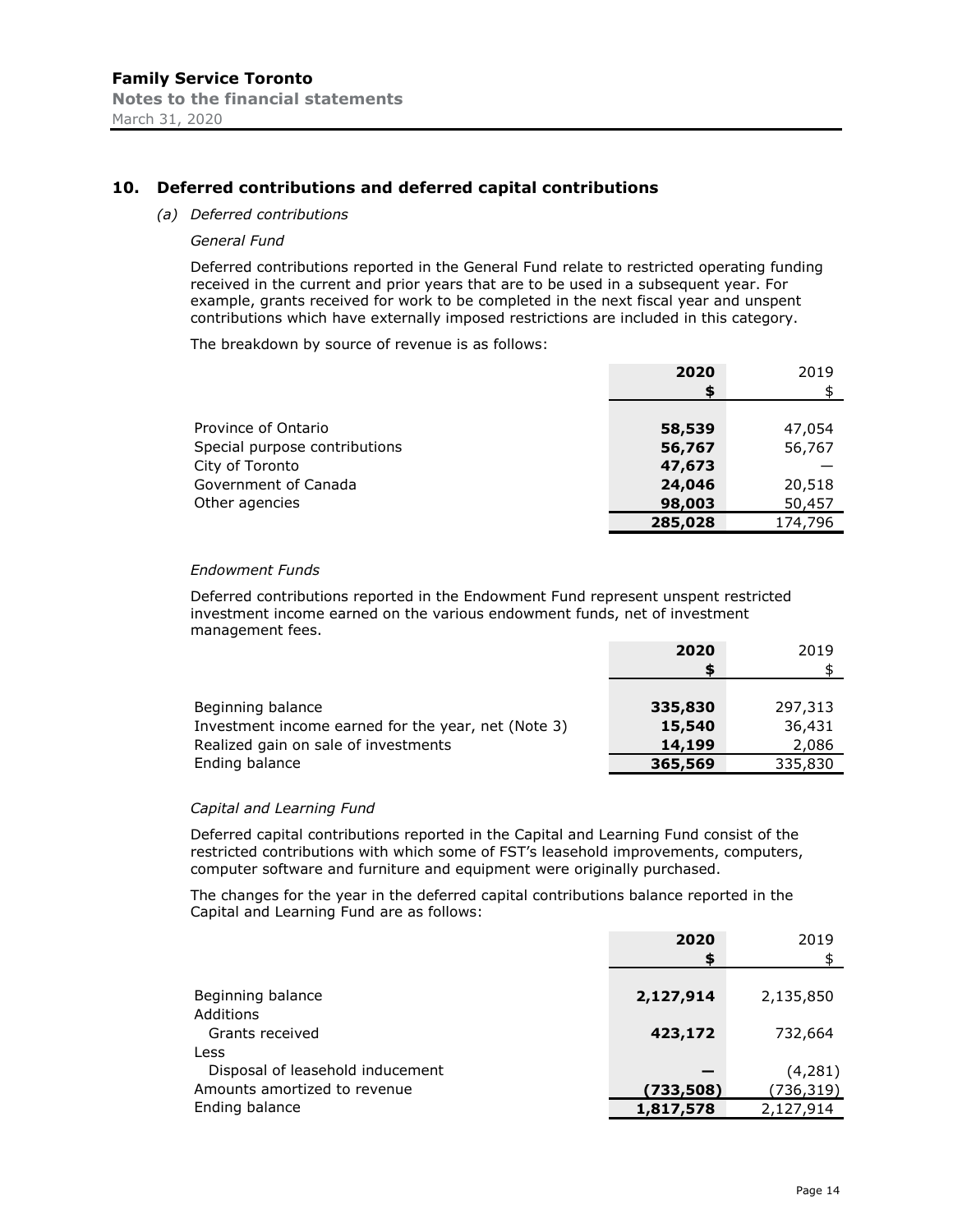# **11. Externally restricted fund balances**

Major categories of externally imposed restrictions on the Endowment Funds are as follows:

|                                                  | 2020     | 2019    |
|--------------------------------------------------|----------|---------|
|                                                  |          |         |
|                                                  |          |         |
| Hindmarsh Endowment Fund                         | 500,100  | 500,100 |
| Other endowment funds                            | 158,905  | 158,905 |
| Accumulated unrealized investment (losses) gains | (12,294) | 58,004  |
|                                                  | 646,711  | 717,009 |

The Hindmarsh Endowment Fund was provided in 1984 by the Atkinson Charitable Foundation (the "Foundation") to provide income for utilities, repairs and maintenance costs of the Family Life Centre located in Bolton, Ontario, a program which FST no longer operates. By agreement with the Foundation, there has been no impairment to the capital portion of the Endowment Fund, and the purpose of the interest of the Endowment Fund has been varied. The Endowment Fund investment income, together with an operating grant from the Foundation, are externally restricted to be used towards Social Reform activities.

All of the endowment funds have external restrictions on the use of the investment income earned by the capital in the fund. The investment income earned but not yet spent to March 31, 2020 is reported as deferred contributions in the Endowment Funds (Note 10a).

#### **12. Internally restricted and invested in capital assets fund balances**

The Board of Directors has internally restricted \$1,344,348 (\$1,457,602 in 2019) to be used for capital and learning requirements.

The Invested in capital assets fund consist of the following:

|                                                                                          | 2020<br>\$                             | 2019                                      |
|------------------------------------------------------------------------------------------|----------------------------------------|-------------------------------------------|
| Net book value of capital assets (Note 6)                                                | 14,503,978                             | 15,486,067                                |
| Less<br>Deferred capital contributions (Note 10b)<br>Deferred lease inducement (Note 15) | (1,817,578)<br>(261,188)<br>12,425,212 | (2, 127, 914)<br>(314, 968)<br>13,043,185 |

The balance of \$12,425,212 (\$13,043,185 in 2019) represents the net book value of the 355 Church Street property and unfunded leasehold improvements at the 128 Sterling Road property that will be recovered from future program funding.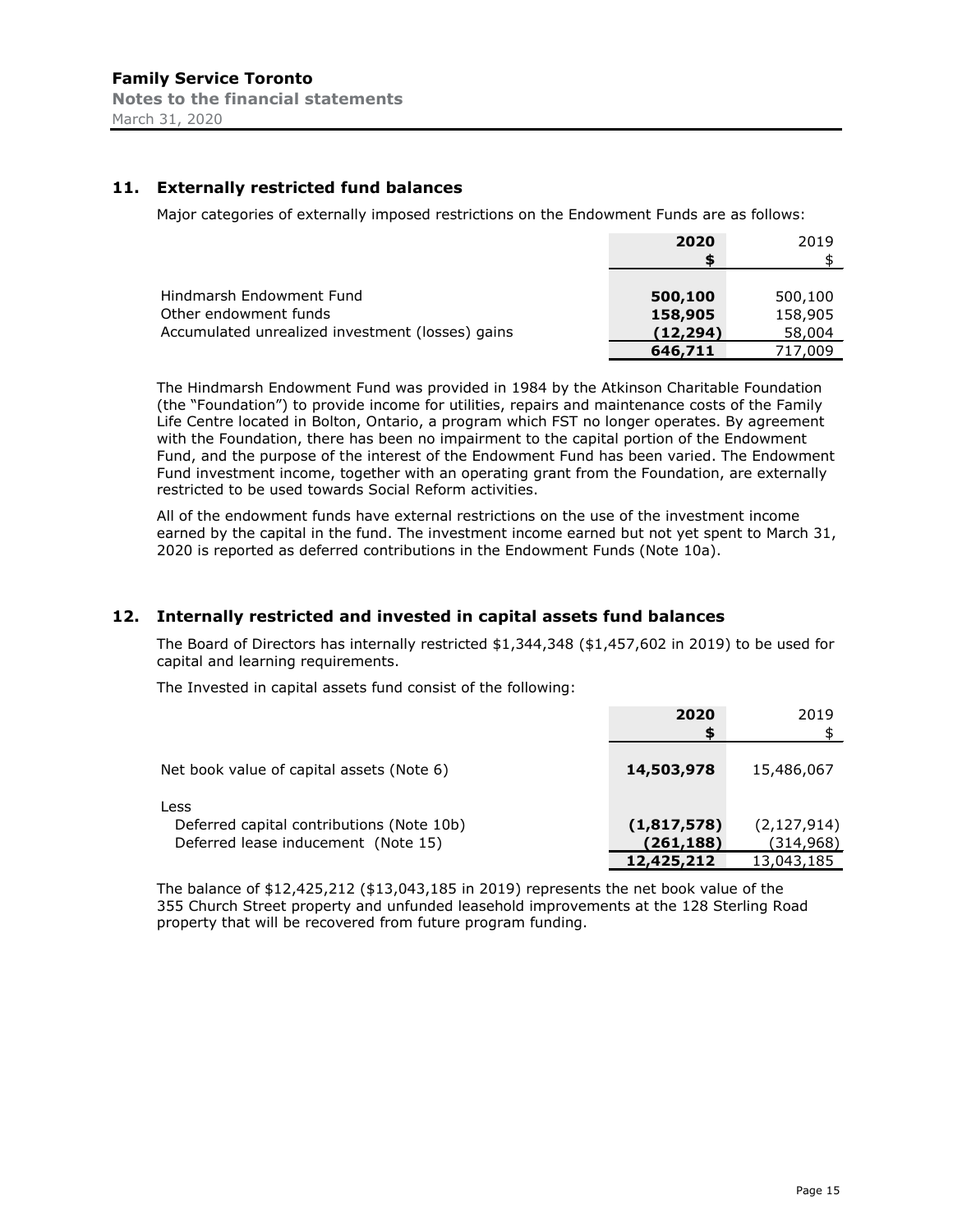# **13. Revenue - government**

*General Fund*

|                                                                                                                                                                                                                                                                                                                        | 2020                                                              | 2019                                                                      |
|------------------------------------------------------------------------------------------------------------------------------------------------------------------------------------------------------------------------------------------------------------------------------------------------------------------------|-------------------------------------------------------------------|---------------------------------------------------------------------------|
|                                                                                                                                                                                                                                                                                                                        | S                                                                 | \$                                                                        |
| Federal<br>Public Health Agency of Canada<br><b>Employment and Social Development Canada</b><br>Immigration, Refugees and Citizenship Canada                                                                                                                                                                           | 110,546<br>20,558<br>262,529                                      | 110,546<br>97,353<br>263,368                                              |
| Provincial<br>Ministry of Children, Community and Social Services<br>Toronto Central Local Health Integration Network<br>Ministry of Attorney General<br>Ministry of Health - AIDS Bureau<br>Ministry of Senior Affairs<br>Ministry of Status of Women<br>Ministry of Citizenship, Immigration and International Trade | 356,540,660<br>942,524<br>394,485<br>144,295<br>104,739<br>60,453 | 141,236,377<br>835,378<br>495,656<br>145,520<br>99,432<br>85,372<br>7,457 |
| Municipal                                                                                                                                                                                                                                                                                                              |                                                                   |                                                                           |
| City of Toronto - Community Service Partnership                                                                                                                                                                                                                                                                        | 108,532                                                           | 108,550                                                                   |
| City of Toronto - Investing in Neighbourhoods                                                                                                                                                                                                                                                                          | 63,969                                                            | 30,631                                                                    |
| City of Toronto - Community Projects                                                                                                                                                                                                                                                                                   |                                                                   | 37,000                                                                    |
|                                                                                                                                                                                                                                                                                                                        | 358,753,290                                                       | 143,552,640                                                               |

# **14. Pension plan**

The employer pension expense for the defined contributions plan amounted to \$63,034 (\$60,828 in 2019).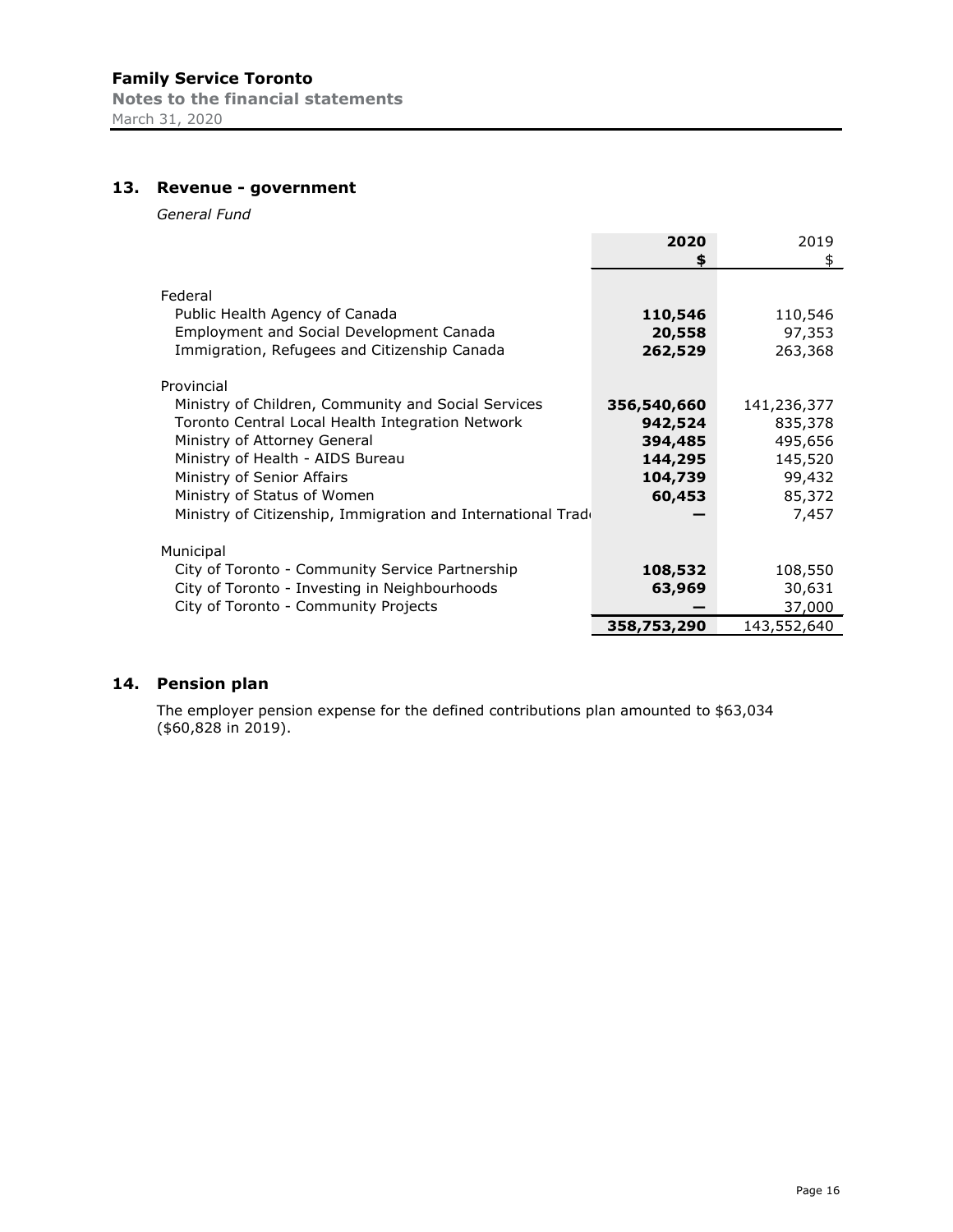# **15. Deferred lease inducements**

#### *General Fund*

Total rent payable is calculated over the term of the lease and straight-lined, resulting in a long-term liability. The total long-term liability of \$250,458 (\$261,599 in 2019) includes free rent.

#### *Capital and Learning Fund*

During the prior year, FST was reimbursed by the landlord for leasehold improvements made to the leased space. The changes in deferred lease inducements are as follows:

|                                | 2020     | 2019      |
|--------------------------------|----------|-----------|
|                                | \$       |           |
|                                |          |           |
| Balance, beginning of the year | 314,968  | 421,273   |
| Amortization                   | (53,780) | (50, 518) |
| Lease inducement write off     |          | (55,787)  |
| Balance, end of year           | 261,188  | 314,968   |
|                                |          |           |
| Current portion                | 39,674   | 42,468    |
| Long-term portion              | 221,514  | 272,500   |
|                                | 261,188  | 314,968   |

#### **16. Line of credit**

FST has an available line of credit of \$200,000 with a Canadian chartered financial institution of which \$nil has been drawn as at March 31, 2020 and 2019. Interest is payable at the bank's prime rate plus 2.45% (the bank's prime rate plus 1.5% in 2019).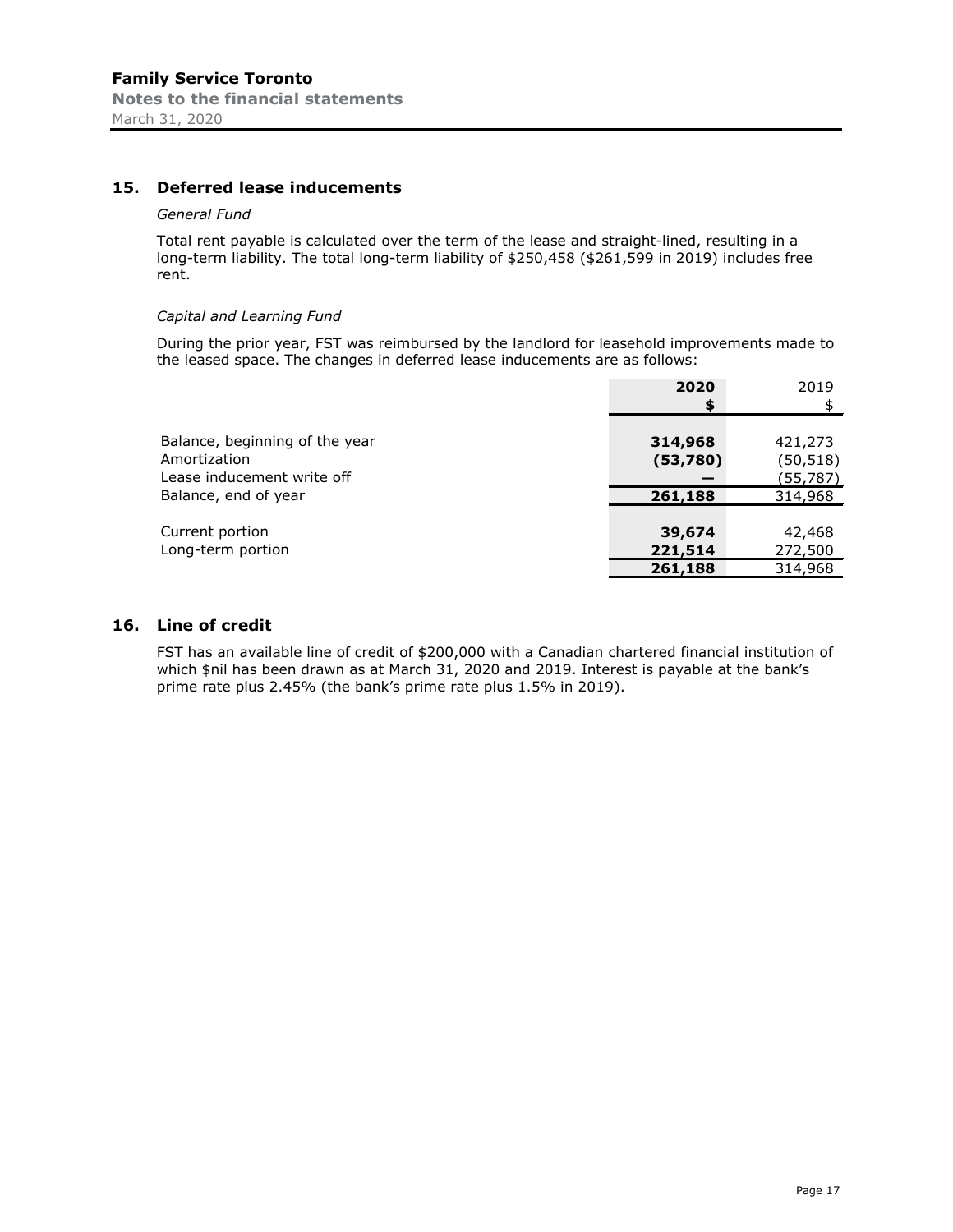# **17. Contracts with Ministry of Children, Community and Social Services that are in surplus or deficit positions**

FST has a Service Contract/CFST Approval with the Ministry of Children, Community and Social Services ("MCCSS"). A reconciliation report summarizes by service (detail code), all revenues and expenses and identifies any resulting surplus or deficit that relates to the Service Contract/CFSA Approval.

These reports shows the following services to be in a surplus/(deficit) position for the year ended March 31, 2020. A summary of the contract is as follows:

| <b>Cost Centre</b><br><b>MCCSS detail code</b><br><b>MCCSS TPBE #</b> | <b>DS Coord</b><br><b>Proc</b><br>9133<br>928799 | <b>Children</b><br>9252<br>928799 | <b>Adult PSW</b><br>8888<br>928799 | <b>IQAL-CPS</b><br><b>POS</b><br>9131<br>928799 | <b>POS</b><br>9131<br>10000840 | <b>S.I.L.</b><br>9112<br>928799 | Respite<br>9130<br>928799 | Group<br>Living<br>8847<br>928799 | <b>Special</b><br><b>Service</b><br>9132<br>928799 | Sub-total<br>\$ |
|-----------------------------------------------------------------------|--------------------------------------------------|-----------------------------------|------------------------------------|-------------------------------------------------|--------------------------------|---------------------------------|---------------------------|-----------------------------------|----------------------------------------------------|-----------------|
| <b>MCCSS</b> contract                                                 | 534,890                                          | 294,762                           | 241,488                            | 1,592,178                                       | 174,167                        | 358,677                         | 53,793                    | 451,054                           | 973,212                                            | 4,674,221       |
| Miscellaneous revenue                                                 |                                                  |                                   |                                    |                                                 |                                |                                 |                           |                                   | 500                                                | 500             |
| Revenue                                                               | 534,890                                          | 294,762                           | 241,488                            | 1,592,178                                       | 174,167                        | 358,677                         | 53,793                    | 451,054                           | 973,712                                            | 4,674,721       |
|                                                                       |                                                  |                                   |                                    |                                                 |                                |                                 |                           |                                   |                                                    |                 |
| Expenses                                                              |                                                  |                                   |                                    |                                                 |                                |                                 |                           |                                   |                                                    |                 |
| Salaries                                                              | 342,477                                          | 216,444                           | 161,574                            |                                                 | 10,132                         | 37,353                          |                           |                                   | 514,722                                            | 1,282,702       |
| Employee benefits                                                     | 73,154                                           | 39,242                            | 23,672                             |                                                 | 2,031                          | 6,383                           |                           |                                   | 97,754                                             | 242,236         |
| Travel and                                                            |                                                  |                                   |                                    |                                                 |                                |                                 |                           |                                   |                                                    |                 |
| communication                                                         | 6,963                                            | 11,063                            | 2,966                              |                                                 |                                |                                 |                           | ٠                                 | 41,918                                             | 62,910          |
| Services                                                              | 16,882                                           | 3,585                             | 365                                |                                                 | -                              |                                 |                           |                                   | 92,521                                             | 113,353         |
| Supplies and                                                          |                                                  |                                   |                                    |                                                 |                                |                                 |                           |                                   |                                                    |                 |
| equipment                                                             | 6,003                                            | 247                               | 5,000                              |                                                 |                                | $\overline{\phantom{0}}$        |                           | $\blacksquare$                    | 4,369                                              | 15,619          |
| Client purchase of                                                    |                                                  |                                   |                                    |                                                 |                                |                                 |                           |                                   |                                                    |                 |
| Services                                                              |                                                  |                                   | ۰.                                 | 1,313,963                                       | 144,587                        | 215,679                         | 44,164                    | 427,828                           | 38,215                                             | 2,184,436       |
| Capital purchase                                                      |                                                  |                                   |                                    |                                                 |                                |                                 |                           |                                   |                                                    |                 |
| <b>MCCSS</b> admin allocation                                         | 51,756                                           | 28,631                            | 17,490                             | $\blacksquare$                                  | 17,417                         | 12,318                          |                           |                                   | 93,626                                             | 221,238         |
|                                                                       | 497,235                                          | 299,212                           | 211,067                            | 1,313,963                                       | 174,167                        | 271,733                         | 44,164                    | 427,828                           | 883,125                                            | 4,122,494       |
| Surplus (deficit)                                                     | 37,655                                           | (4, 450)                          | 30,421                             | 278,215                                         |                                | 86,944                          | 9,629                     | 23,226                            | 90,587                                             | 552,227         |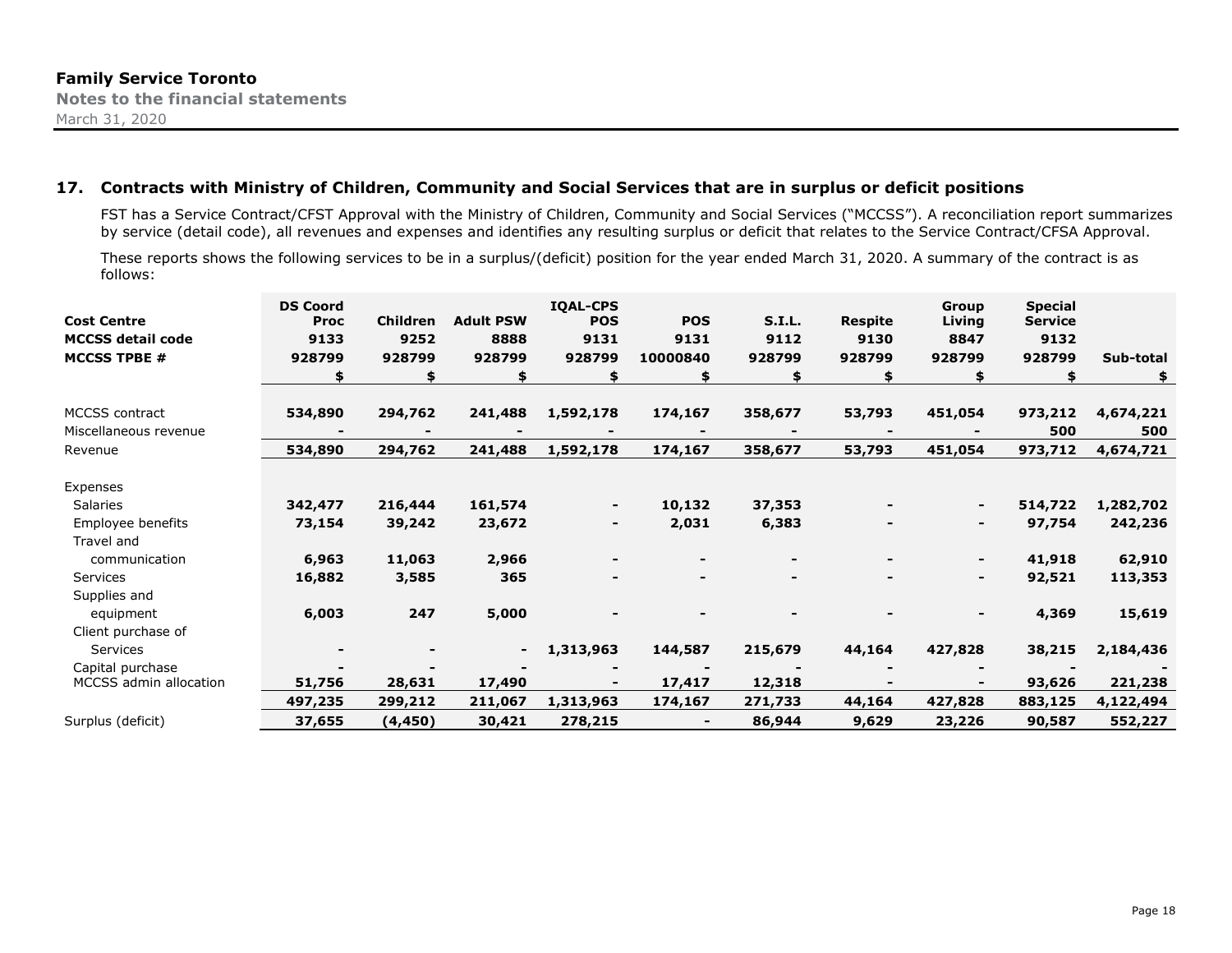# **17. Contracts with Ministry of Children, Community and Social Services that are in surplus or deficit positions (continued)**

| <b>Cost Centre</b>       | <b>Passport</b><br>Coord<br><b>Process</b> | <b>Passport</b><br><b>POS</b> | <b>Person</b><br><b>Directed</b><br><b>Planning</b> | <b>VAW</b><br><b>Counsell</b><br>ing<br><b>Service</b> | <b>VAW</b><br><b>Client</b><br><b>Survey</b> | <b>DS Com</b><br>Part-<br><b>PDP</b> | <b>DS</b><br><b>Passport</b><br><b>ONE</b> |             |              |             |
|--------------------------|--------------------------------------------|-------------------------------|-----------------------------------------------------|--------------------------------------------------------|----------------------------------------------|--------------------------------------|--------------------------------------------|-------------|--------------|-------------|
| <b>MCCSS detail code</b> | 9134                                       | 9134                          | 9131                                                | 8773                                                   | 8786                                         | 9131                                 | 9134                                       |             |              |             |
| <b>MCCSS TPBE #</b>      | 39330                                      | 10000840                      | 39330                                               | 112876                                                 | 112876                                       | 112876                               | 112876                                     | Sub-total   | <b>Total</b> | 2019        |
|                          |                                            |                               |                                                     |                                                        |                                              | \$                                   |                                            |             |              | \$          |
|                          |                                            |                               |                                                     |                                                        |                                              |                                      |                                            |             |              |             |
| <b>MCCSS</b> contract    | 1,728,738                                  | 351,122,713                   | 116,000                                             | 737,611                                                | 2,100                                        | 56,016                               | 7,200,000                                  | 360,963,178 | 365,637,399  | 142,869,456 |
| Miscellaneous revenue    |                                            |                               |                                                     | 6,534                                                  |                                              |                                      | 272,196                                    | 278,730     | 279,230      | 80,648      |
| Revenue                  | 1,728,738                                  | 351,122,713                   | 116,000                                             | 744,145                                                | 2,100                                        | 56,016                               | 7,472,196                                  | 361,241,908 | 365,916,629  | 142,950,104 |
|                          |                                            |                               |                                                     |                                                        |                                              |                                      |                                            |             |              |             |
| Expenses                 |                                            |                               |                                                     |                                                        |                                              |                                      |                                            |             |              |             |
| <b>Salaries</b>          | 651,201                                    |                               | 10,596                                              | 486,897                                                |                                              | 49,958                               | 1,399,129                                  | 2,597,781   | 3,880,483    | 2,949,493   |
| Employee benefits        | 131,811                                    |                               | 1,765                                               | 94,778                                                 |                                              | 6,863                                | 212,085                                    | 447,302     | 689,538      | 556,974     |
| Travel and               |                                            |                               |                                                     |                                                        |                                              |                                      |                                            |             |              |             |
| communication            | 29,598                                     |                               | 101                                                 | 11,764                                                 |                                              | 3,026                                | 5,617                                      | 50,106      | 113,016      | 107,016     |
| Services                 | 303,914                                    |                               | 89,452                                              | 35,272                                                 | 1,220                                        | 125                                  | 3,706,834                                  | 4,136,817   | 4,250,170    | 3,466,831   |
| Supplies and             |                                            |                               |                                                     |                                                        |                                              |                                      |                                            |             |              |             |
| equipment                | 17,957                                     |                               | 39                                                  | 11,046                                                 | 880                                          | 19                                   | 125,878                                    | 155,819     | 171,438      | 282,241     |
| Client purchase of       |                                            |                               |                                                     |                                                        |                                              |                                      |                                            |             |              |             |
| Services                 | $\blacksquare$                             | 344,504,651                   |                                                     |                                                        |                                              |                                      |                                            | 344,504,651 | 346,689,087  | 133,615,342 |
| Capital purchase         |                                            |                               |                                                     |                                                        |                                              |                                      |                                            |             |              | 393,177     |
| MCCSS admin allocation   | 162,970                                    |                               | 11,600                                              | 69,072                                                 |                                              |                                      | 544,954                                    | 788,596     | 1,009,834    | 671,904     |
|                          | 1,297,451                                  | 344,504,651                   | 113,553                                             | 708,829                                                | 2,100                                        | 59,991                               | 5,994,497                                  | 352,681,072 | 356,803,566  | 142,042,978 |
| Surplus (deficit)        | 431,287                                    | 6,618,062                     | 2,447                                               | 35,316                                                 |                                              | (3, 975)                             | 1,477,699                                  | 8,560,836   | 9,113,063    | 907,126     |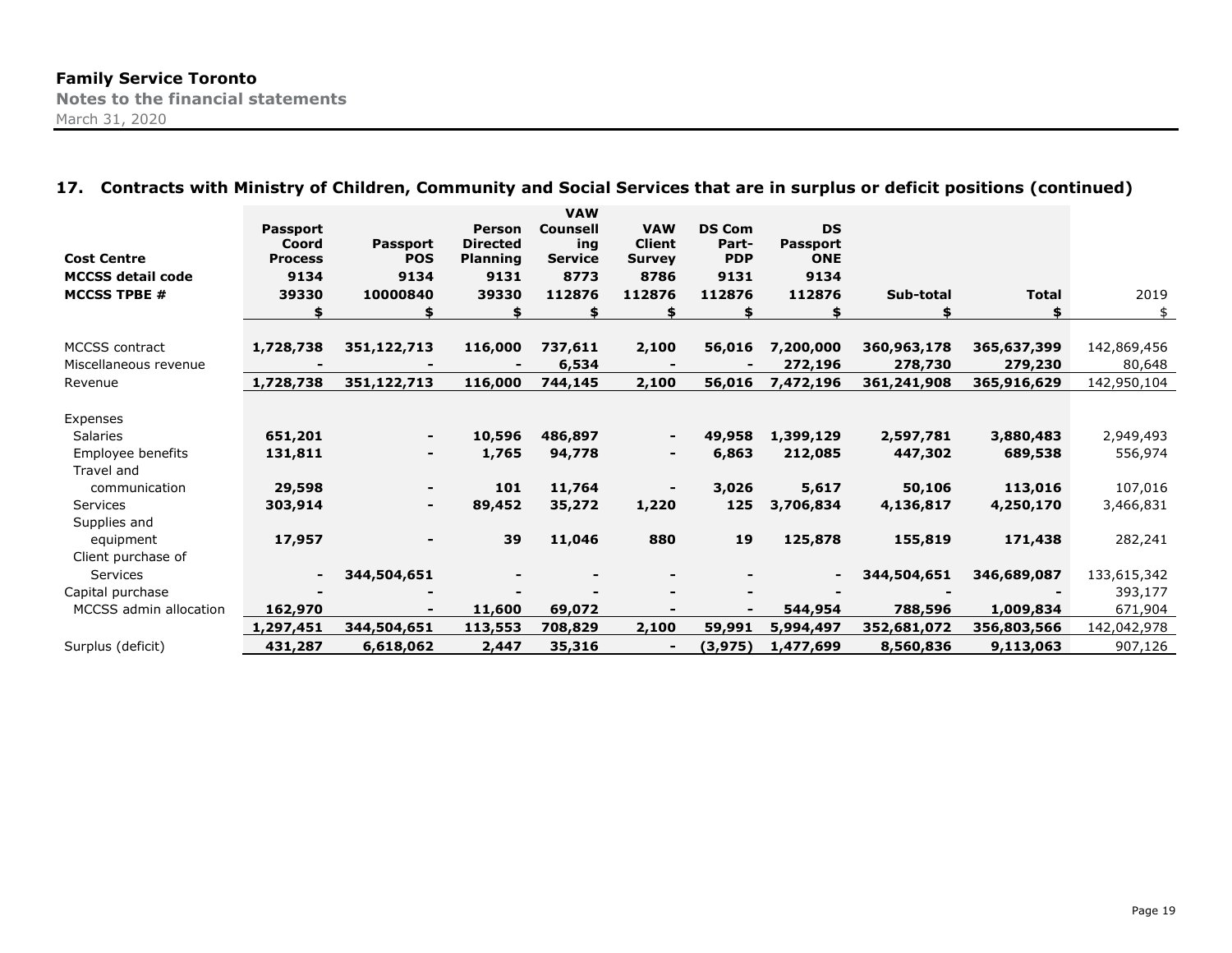# **18. Contracts with Ministry of the Attorney General**

The Partner Assault Response ("PAR") program was funded by the Ministry of the Attorney General ("MAG"). Revenues and expenses for this contract are combined with revenues and expenses of all other programs of FST in the Statement of operations. In accordance with the agreement with the MAG, the funding and expenses related to the PAR program contract are as follows:

| \$<br>Funding*<br><b>MAG allocation</b><br>368,761<br>463,925<br>MAG funding carried forward<br>47,054<br>53,531<br>Client fees<br>47,516<br>63,840<br><b>Other Revenues</b><br>500<br>33,568<br>581,796<br>496,899<br>Expenses<br>Salaries<br>354,960<br>436,587<br><b>Benefits</b><br>68,123<br>80,164<br>2,796<br>4,520<br>Rent<br>Office supplies<br>4,846<br>2,838<br>Telecommunications<br>9,196<br>7,770<br>Office equipment (to include equipment maintenance)<br>Community workshops/meetings/events<br>145<br>Staff expenses (recruitment, travel, development)<br>620<br>344<br>Audit<br>948<br>948<br>440,063<br>534,742<br>Excess of revenue over expenses<br>56,836<br>47,054<br>Less:<br>Revenue deferred to 2019/2020 to complete "groups<br>in process" - approved by MAG<br>(47, 054)<br>Revenue deferred to 2020/2021 to complete "groups<br>in process" - approved by MAG<br>(56, 836)<br>Excess of revenue over expenses | 2020 | 2019 |
|-----------------------------------------------------------------------------------------------------------------------------------------------------------------------------------------------------------------------------------------------------------------------------------------------------------------------------------------------------------------------------------------------------------------------------------------------------------------------------------------------------------------------------------------------------------------------------------------------------------------------------------------------------------------------------------------------------------------------------------------------------------------------------------------------------------------------------------------------------------------------------------------------------------------------------------------------|------|------|
|                                                                                                                                                                                                                                                                                                                                                                                                                                                                                                                                                                                                                                                                                                                                                                                                                                                                                                                                               |      |      |
|                                                                                                                                                                                                                                                                                                                                                                                                                                                                                                                                                                                                                                                                                                                                                                                                                                                                                                                                               |      |      |
|                                                                                                                                                                                                                                                                                                                                                                                                                                                                                                                                                                                                                                                                                                                                                                                                                                                                                                                                               |      |      |
|                                                                                                                                                                                                                                                                                                                                                                                                                                                                                                                                                                                                                                                                                                                                                                                                                                                                                                                                               |      |      |
|                                                                                                                                                                                                                                                                                                                                                                                                                                                                                                                                                                                                                                                                                                                                                                                                                                                                                                                                               |      |      |
|                                                                                                                                                                                                                                                                                                                                                                                                                                                                                                                                                                                                                                                                                                                                                                                                                                                                                                                                               |      |      |
|                                                                                                                                                                                                                                                                                                                                                                                                                                                                                                                                                                                                                                                                                                                                                                                                                                                                                                                                               |      |      |
|                                                                                                                                                                                                                                                                                                                                                                                                                                                                                                                                                                                                                                                                                                                                                                                                                                                                                                                                               |      |      |
|                                                                                                                                                                                                                                                                                                                                                                                                                                                                                                                                                                                                                                                                                                                                                                                                                                                                                                                                               |      |      |
|                                                                                                                                                                                                                                                                                                                                                                                                                                                                                                                                                                                                                                                                                                                                                                                                                                                                                                                                               |      |      |
|                                                                                                                                                                                                                                                                                                                                                                                                                                                                                                                                                                                                                                                                                                                                                                                                                                                                                                                                               |      |      |
|                                                                                                                                                                                                                                                                                                                                                                                                                                                                                                                                                                                                                                                                                                                                                                                                                                                                                                                                               |      |      |
|                                                                                                                                                                                                                                                                                                                                                                                                                                                                                                                                                                                                                                                                                                                                                                                                                                                                                                                                               |      |      |
|                                                                                                                                                                                                                                                                                                                                                                                                                                                                                                                                                                                                                                                                                                                                                                                                                                                                                                                                               |      |      |
|                                                                                                                                                                                                                                                                                                                                                                                                                                                                                                                                                                                                                                                                                                                                                                                                                                                                                                                                               |      |      |
|                                                                                                                                                                                                                                                                                                                                                                                                                                                                                                                                                                                                                                                                                                                                                                                                                                                                                                                                               |      |      |
|                                                                                                                                                                                                                                                                                                                                                                                                                                                                                                                                                                                                                                                                                                                                                                                                                                                                                                                                               |      |      |
|                                                                                                                                                                                                                                                                                                                                                                                                                                                                                                                                                                                                                                                                                                                                                                                                                                                                                                                                               |      |      |
|                                                                                                                                                                                                                                                                                                                                                                                                                                                                                                                                                                                                                                                                                                                                                                                                                                                                                                                                               |      |      |
|                                                                                                                                                                                                                                                                                                                                                                                                                                                                                                                                                                                                                                                                                                                                                                                                                                                                                                                                               |      |      |
|                                                                                                                                                                                                                                                                                                                                                                                                                                                                                                                                                                                                                                                                                                                                                                                                                                                                                                                                               |      |      |
|                                                                                                                                                                                                                                                                                                                                                                                                                                                                                                                                                                                                                                                                                                                                                                                                                                                                                                                                               |      |      |
|                                                                                                                                                                                                                                                                                                                                                                                                                                                                                                                                                                                                                                                                                                                                                                                                                                                                                                                                               |      |      |
|                                                                                                                                                                                                                                                                                                                                                                                                                                                                                                                                                                                                                                                                                                                                                                                                                                                                                                                                               |      |      |
|                                                                                                                                                                                                                                                                                                                                                                                                                                                                                                                                                                                                                                                                                                                                                                                                                                                                                                                                               |      |      |
|                                                                                                                                                                                                                                                                                                                                                                                                                                                                                                                                                                                                                                                                                                                                                                                                                                                                                                                                               |      |      |
|                                                                                                                                                                                                                                                                                                                                                                                                                                                                                                                                                                                                                                                                                                                                                                                                                                                                                                                                               |      |      |

\*\$35,506 (\$25,255 in 2019) Language Interpreter Services expenses and reimbursements from MAG were excluded.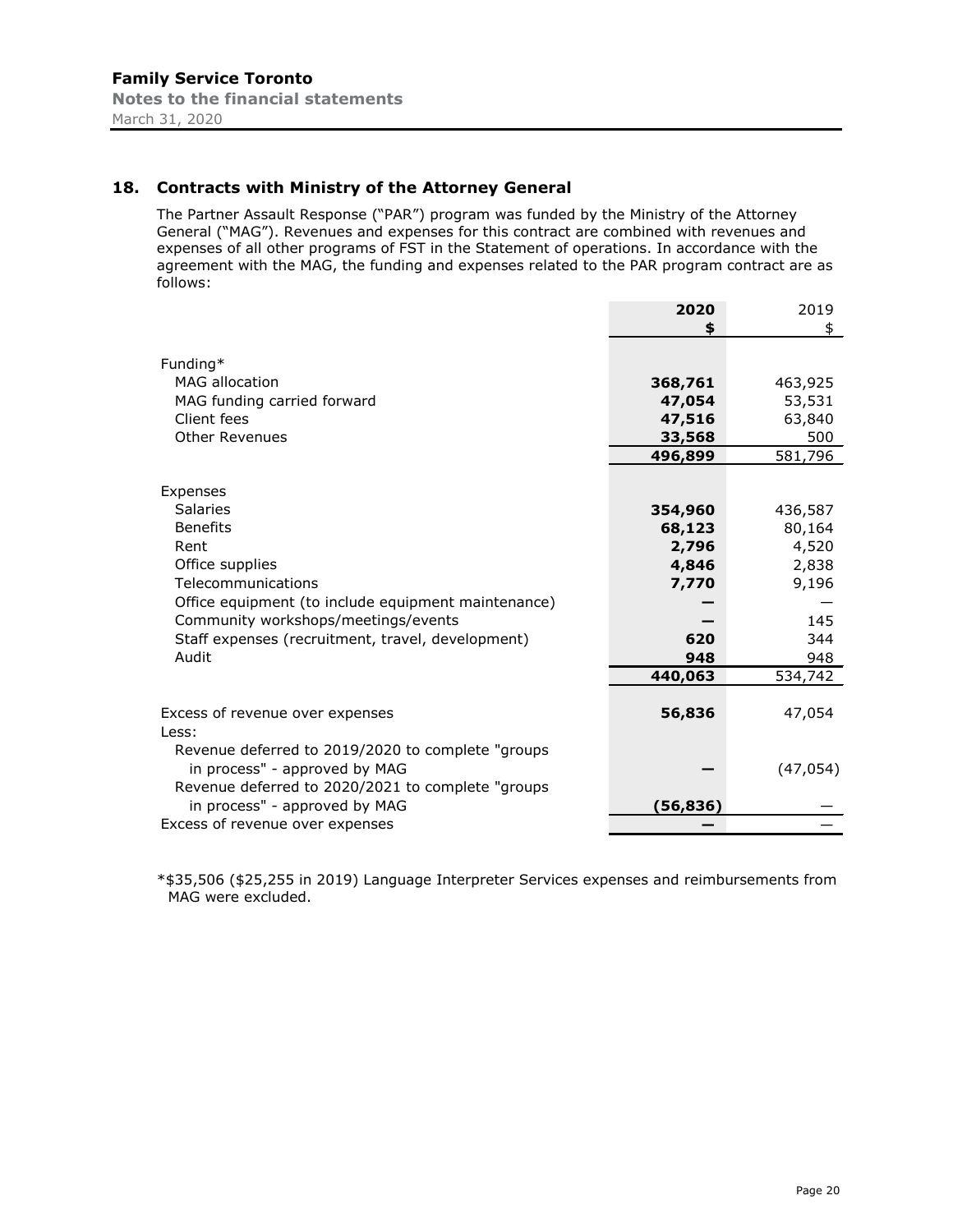# **19. Contract with Public Health Agency of Canada**

The Growing Up Healthy Downtown ("GUHD") project is funded by Public Health Agency of Canada ("PHAC"). Revenues and expenses for this contract are combined with revenues and expenses of all other programs of FST in the Statement of operations. In accordance with the agreement with the PHAC, the revenues and expenses related to the GUHD contract are as follows:

|                                                       | 2020    | 2019    |
|-------------------------------------------------------|---------|---------|
|                                                       | \$      | \$      |
|                                                       |         |         |
| Revenue                                               | 520,200 | 520,200 |
|                                                       |         |         |
| Expenses                                              |         |         |
| The 519 Church Street Community Centre                | 58,522  | 58,522  |
| Davenport-Perth Neighbourhood Community Health Centre | 58,522  | 58,522  |
| Dixon Hall                                            | 58,522  | 58,522  |
| <b>Family Service Toronto</b>                         | 110,546 | 110,546 |
| <b>Waterfront Community Centre</b>                    | 58,522  | 58,522  |
| West Neighbourhood House                              | 58,522  | 58,522  |
| University Settlement                                 | 58,522  | 58,522  |
| <b>Woodgreen Community Services</b>                   | 58,522  | 58,522  |
|                                                       | 520,200 | 520,200 |
| Excess of revenue over expenses                       |         |         |

# **20. Contract with Ministry of Health - AIDS Bureau**

The HIV/AIDS Community Counseling program of David Kelley Services is funded by the Ministry of Health - AIDS Bureau. Revenues and expenses for this contract are combined with revenues and expenses of all other programs of FST in the Statement of operations. In accordance with the agreement with the Ministry, the funding and expenses related to the program contract are as follows:

|                                                  | 2020    | 2019    |
|--------------------------------------------------|---------|---------|
|                                                  | \$      | \$.     |
|                                                  |         |         |
| Funding                                          |         |         |
| Ministry of Health - AIDS Bureau Funding Program | 145,520 | 145,520 |
|                                                  | 145,520 | 145,520 |
|                                                  |         |         |
| Expenses                                         |         |         |
| <b>Salaries</b>                                  | 111,474 | 111,474 |
| <b>Benefits</b>                                  | 20,956  | 21,181  |
| Rent and utilities                               | 6,720   | 6,720   |
| Supplies and other expenses                      | 3,645   | 3,645   |
| Protected allocations                            | 1,500   | 2,500   |
|                                                  | 144,295 | 145,520 |
| Excess of revenue over expenses                  | 1,225   |         |
|                                                  |         |         |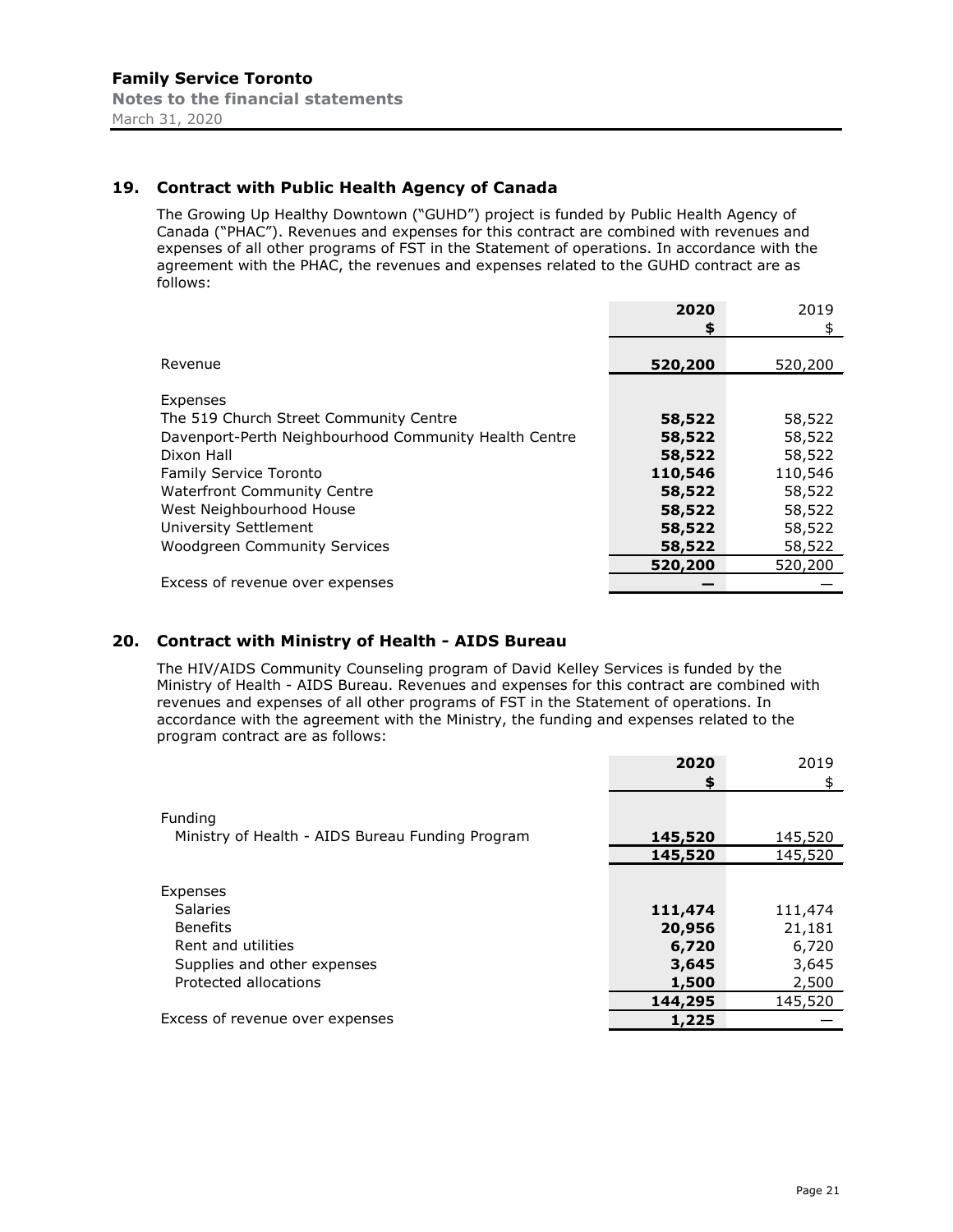# **21. Additional disclosures**

FST is covered under the Broader Public Sector Accountability Act and Public Sector Salary Disclosure Act. Salaries of affected personnel are reported to the Ontario Government.

# **22. Commitments**

#### *Leases*

FST has operating lease commitments for premises and equipment up to 2027. The minimum annual payments are as follows:

| 2021       | 835,716   |
|------------|-----------|
| 2022       | 867,939   |
| 2023       | 891,564   |
| 2024       | 757,857   |
| 2025       | 611,747   |
| Thereafter | 389,861   |
|            | 4,354,684 |

# **23. Contingencies and guarantees**

In the normal course of business, FST enters into agreements that meet the definition of a guarantee. FST's primary guarantees are as follows:

- (a) Indemnity has been provided to all directors and officers of FST for various items including, but not limited to, all costs to settle suits or actions due to their involvement with FST, subject to certain restriction. FST has purchased directors' and officers' liability insurance to mitigate the cost of any potential future suits or actions. The term of the indemnification is not explicitly defined, but is limited to the period over which the indemnified party served as a director or officer of FST. The maximum amount of any potential future payment cannot be reasonably estimated.
- (b) In the normal course of business, FST has entered into agreements that include indemnities in favour of third parties, such as purchase and sale agreements, confidentiality agreements, engagement letters with advisors and consultants, outsourcing agreements, leasing contracts, information technology agreements and service agreements. These indemnification agreements may require FST to compensate counterparties for losses incurred by the counterparties as a result of breaches in representation and regulations or as a result of litigation claims or statutory sanctions that may be suffered by the counterparty as a consequence of the transaction

The terms of these indemnities are not explicitly defined and the maximum amount of any potential reimbursement cannot be reasonably estimated.

The nature of these indemnification agreements prevents FST from making a reasonable estimate of the maximum exposure due to the difficulties in assessing the amount of liability which stems from the unpredictability of future events and the unlimited coverage offered to counterparties. Historically, FST has not made any significant payments under such or similar indemnification agreements and therefore no amount has been accrued in the balance sheet with respect to these agreements.

FST has a grievance that is in abeyance as of March 31, 2020. Since the amount and the outcome of this grievance is not determinable at this time, no provision has been made in the financial statements. Any settlement will be recognized in the period when the amount is known.